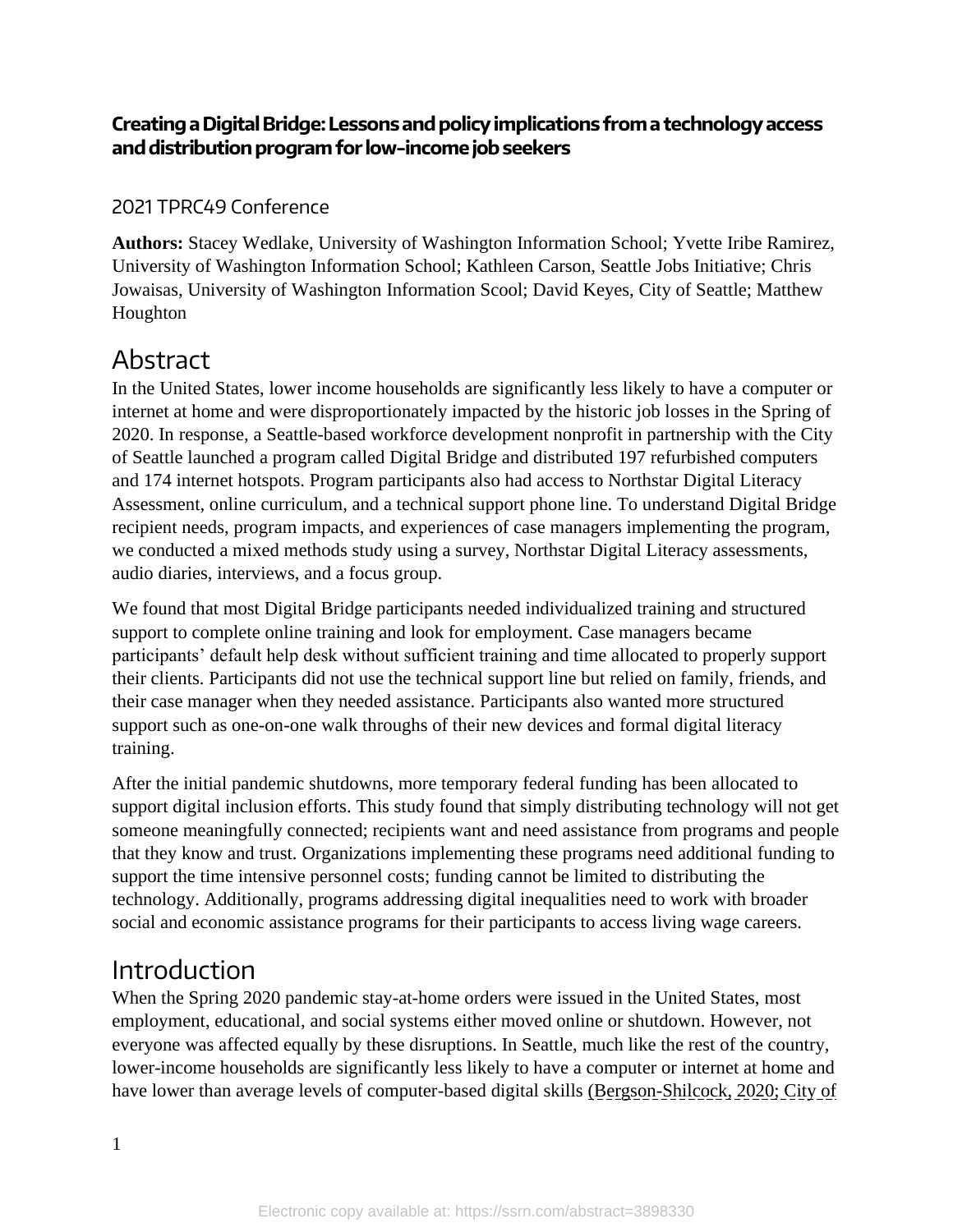Seattle, 2018; Vogels, 2021). These same households were disproportionately impacted by the historic job losses that occurred when many businesses closed (Carson et al., 2020; Parker et al., 2020). In response to these new challenges, workforce development, social service organizations, nonprofits, public libraries, and community organizations had to figure out how to assist people remotely during a time of incredible need, and when these same individuals did not have sufficient access to digital technology tools.

In response, the City of Seattle partnered with a local workforce development nonprofit, Seattle Jobs Initiative (SJI), to create Digital Bridge. The program's goals were to "offer job seekers the digital tools and skills they need to access online job training and career pathways" (Braxton, 2020). Digital Bridge provided low-income job seekers who were receiving employment case management services from SJI and community-based organizations (CBO) partners, with a refurbished laptop and a free internet connection for one year. Between July 1 and December 31, the project distributed 197 laptops and 174 internet hotspots. To assist recipients in using their new technology and to help learn digital skills, all program participants also received access to the online NorthStar Digital Literacy Assessment and curriculum, and a technology assistance support line. Although the availability of jobs was low due to local pandemic restrictions, these digital technologies could allow unemployed workers to participate in online job training and complete other essential tasks.

Digital Bridge, and similar programs across the United States ("Digital Navigator Playbook," n.d.; Roach, 2020), were experimenting with how to support new laptop users in an 100% remote environment. We wanted to understand Digital Bridge participants' existing technology skills, sources of technology support, and support and assistance needs. Additionally, we wanted to understand how CBOs' can best support these needs. We used a combination of survey, digital skills assessments, audio diaries, and interviews with participants, and audio diaries and a focus group with program case managers. Much of digital inequalities research tends to focus on individual deficits, and less on people's existing skills and resources (Eubanks, 2007) and "what works to alleviate these inequalities and divides" (Reisdorf & Rhinesmith, 2020, p. 132). We saw an opportunity to help alleviate that mismatch and provide practical recommendations for other programs and policymakers. Although some organizations have returned to offering some inperson classes and assistance, hybrid service delivery is likely to persist. Understanding these supports can inform structural program design needs, funding, and policy approaches that will best promote meaningful broadband adoption and the use of digital resources to help achieve personal goals.

## Literature Review

Applying for jobs, even for low wage jobs, requires navigating complex technical processes. Online hiring as well as other essential services such as government benefits and school systems create additional barriers to individuals accessing basic, critical resources (Dailey et al., 2010, p. 514). Employers have created systems that assume a person has secure, personal space with stable electricity, sufficient internet connection, mobile phone, and a functional computer (Gershon & Gonzales, 2021). Even for those who own digital technologies and have personal access to the internet, low-income users "experience cycles of dependable instability" due to the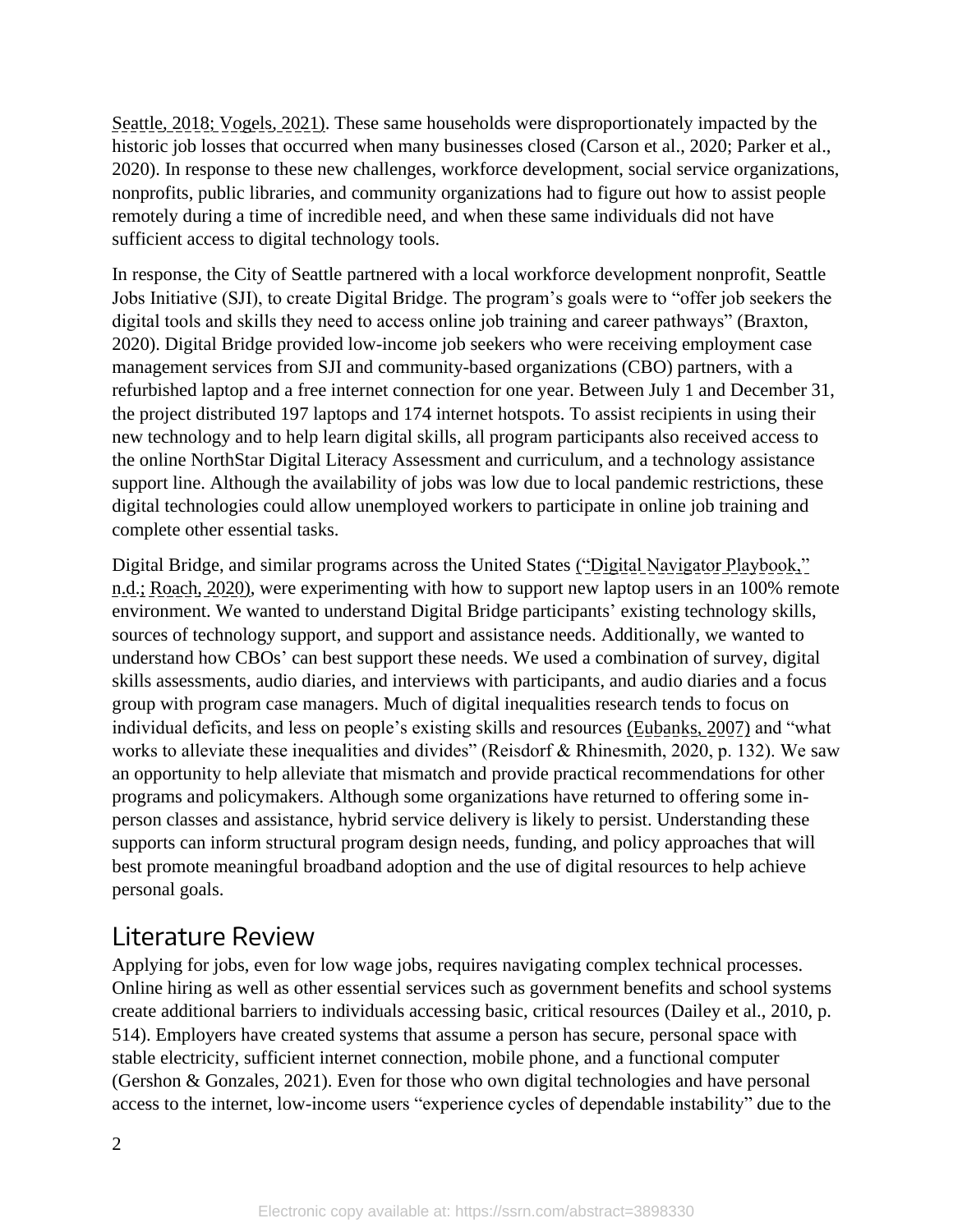inability to pay or broken technology (Gonzales, 2016). Those who lack consistent access to the digital technologies needed to participate in employment and civic life reflect societal inequalities and is stratified by socioeconomic factors (age, income, and education), disability status, and race (Reisdorf & Rhinesmith, 2018, pp. 43–44). Individuals and communities should have the option to have digital technologies as part of their "set of tools for survival" for economic and social wellbeing (Eubanks, 2007).

### Technology access and assistance programs

Public libraries, nonprofits, and community organizations have a history of assisting low-income individuals and communities connect to the internet and use digital technologies (Becker et al., 2010; Crandall & Fisher, 2009; Dailey et al., 2010; Rhinesmith, 2016). Most of these organizations' activities can be classified into one of four categories: "operating public access computer centers," "making low-cost computers available," "providing low-cost broadband," and "connecting digital literacy training with relevant content and services" also known as digital inclusion activities (Rhinesmith, 2016, p. 5). As individual technology use and needs increased, these organizations increased capacity to meet these needs, and in turn faced continually increased costs and the need for increased funding (Dailey et al., 2010, p. 514). However, federal policy and funding focuses more on the broadband infrastructure and less on community-based supports (Horrigan & Schement, 2021).

Infomediaries, those who use a combination of technological resources and coaching to meet someone's information needs, often work with libraries, organizations, and community groups but may also be apart of an individual's personal support network (Ramírez et al., 2013; Sweeney & Rhinesmith, 2017). Infomediaries are a part of the "ecology of support" needed for help someone to use the Internet; they "share social norms, practices, and processes related to using these technologies; and help…make sense of and exercise control over how broadband enters users' lives" (Gangadharan & Byrum, 2012, p. 2602). Rhinesmith and Kennedy use the term "digital equity ecosystems" as way to describe these complex "interactions between individuals, populations, communities, and their larger sociotechnical environments that all play a role in shaping the digital inclusion work in local communities to promote more equitable access to technology and social and racial justice" (2020, p. 6). These infomediaries and organizations not only help individuals get online but support community connection and social change (Eubanks, 2007; Rhinesmith, 2012, 2016; Viseu et al., 2006).

Previous research has examined what individual and organizational attributes are needed to be successful parts of these ecosystems. At the organization level, in an examination of community hot spots run by a public library, Rhinesmith describes a "sense of comfort" vital to success that includes support, trust, (physical) safety, and respect (2012). Looking at telecentres outside the United States, Gomez and Gould describe a "perception of trust" (which includes safety, relevance, reputation, and "cool"), (Gomez & Gould, 2012). Ramírez et al found that infomediaries need to be "[embedded] within the local community" and that "empathy is absolutely necessary" (Ramírez et al., 2013). Sweeney and Rhinesmith argue that these organizations can adopt a feminist ethics of care which means emphasizing relationships where expertise is shared among infomediaries and participants and "help people express their technology needs as defined through their own lived experiences and cultural contexts" (2017).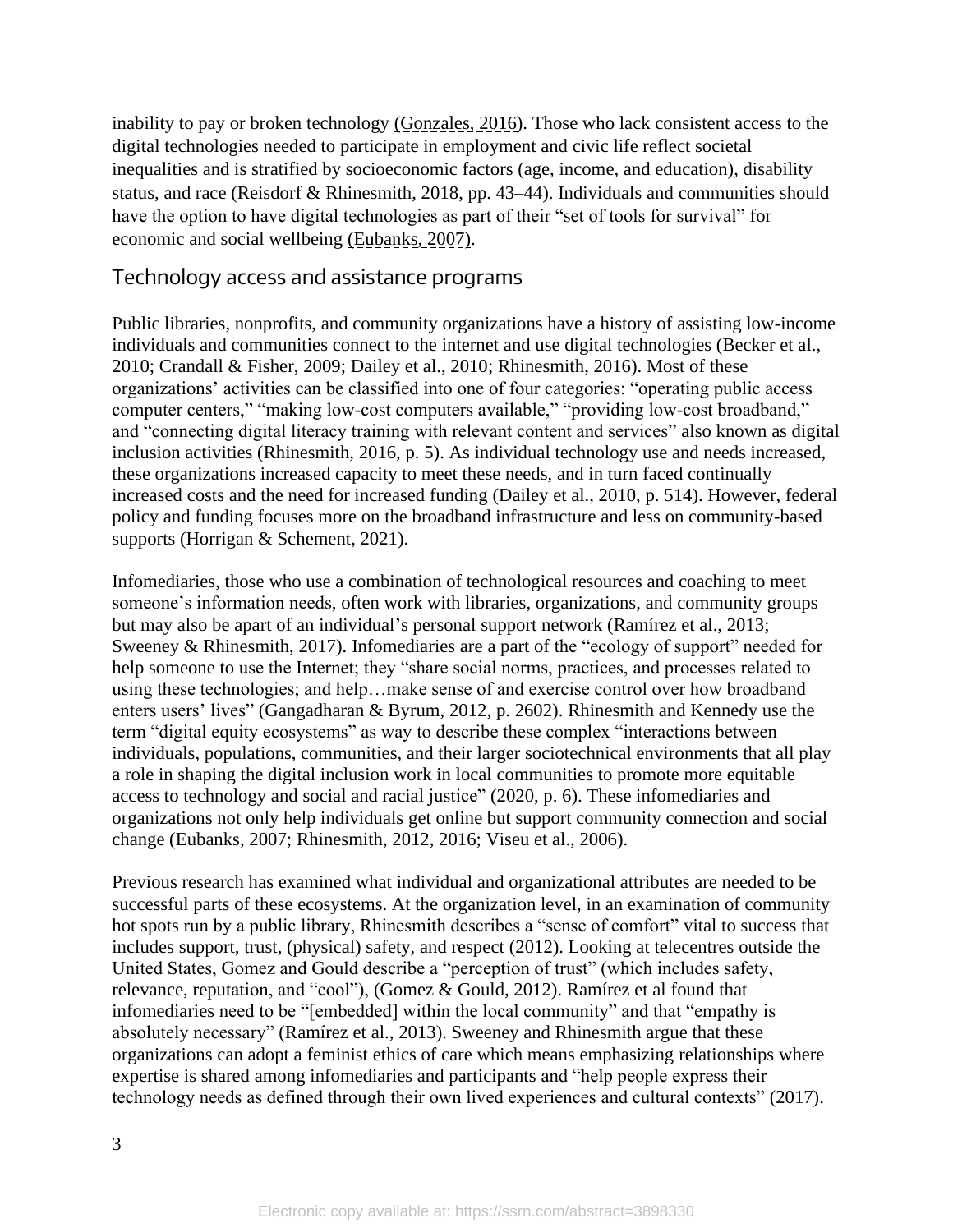Although having public, in-person community access is critical (Sweeney & Rhinesmith, 2017), individuals that solely rely on public access are more vulnerable to some privacy and security risks such as having sensitive financial and health information in public view and on shared devices (Gangadharan, 2017). For low-income job seekers, relying on the public library as the sole location to charge their phones, use computers, and connect to the internet puts them at a disadvantage against those job seekers with homes with consistent access to technology (Gershon & Gonzales, 2021). Pre-pandemic users were also reliant upon center hours, computer time limits, and having access to transportation and childcare.

As mentioned earlier, some digital inclusion programs help people acquire personal computers and internet connections for free or at reduced costs. For device distribution (either free or lowcost), digital inclusion programs either mass purchase new laptops or use refurbished computers (either refurbishing themselves or partnering with an established refurbisher) (Siefer et al., n.d.). Using refurbished computers has positive ecological impacts and in some cases, the refurbisher incorporates technical training for people from marginalized backgrounds (Gonzales & Yan, 2020; Rhinesmith, 2016; Siefer et al., n.d.). However, refurbished computers have shorter battery lives than newer laptop models (Dove, 2017). To assist low-income families in obtaining internet service, programs either help people enroll in wireline low-cost program or obtain wireless internet service with hotspot devices. Many ISPs offer wireline internet at lower costs for low income households as a condition of a merger (Burger, 2015.; Choney, 2011; Finnerty, 2020) but the exact eligibility criteria differs by provider (*Free & Low-Cost Internet Plans*, n.d.), and a debate exists over how much bandwidth these programs need for a household and its adequacy (Forester, 2020; Kraus, 2021; *What Internet Speed Do I Need?*, 2017; *Student Home Internet Connectivity Study*, 2021). Some organizations have offered hotspots for loan, purchase, or free distribution (Siefer et al., n.d.; Strover, 2019). Household bandwidth needs, for both download and upload, increased significantly during the pandemic with adults and children working and studying from home (Brake, 2020).

### Pandemic era approaches

In response to the closure of schools and public access centers in March 2020, digital equity ecosystems expanded and shifted to include new types of organizations, new partnerships and stakeholders, shifted to online assistance and digital skills training, and identified new funding sources, sharing resources with communities, and in some cases offering outside, socially distanced events (Rhinesmith & Kennedy, 2020). Although some organizations did support personal devices and internet connections previously, this became the primary strategy to get or keep people meaningfully connected.

Since the beginning of the pandemic, a new classification of infomediary, Digital Navigators, began to proliferate (Roach, 2020). Digital Navigator roles vary slightly by institution but often include providing assistance acquiring affordable internet access and devices and provide technical and application-specific support (Schwartz, 2021). These programs are based out of (or in partnership with) organizations such as public libraries, nonprofits, community colleges, school districts, and community-based organizations (Digital Navigator Model, n.d.; "Digital Navigator Playbook," n.d.)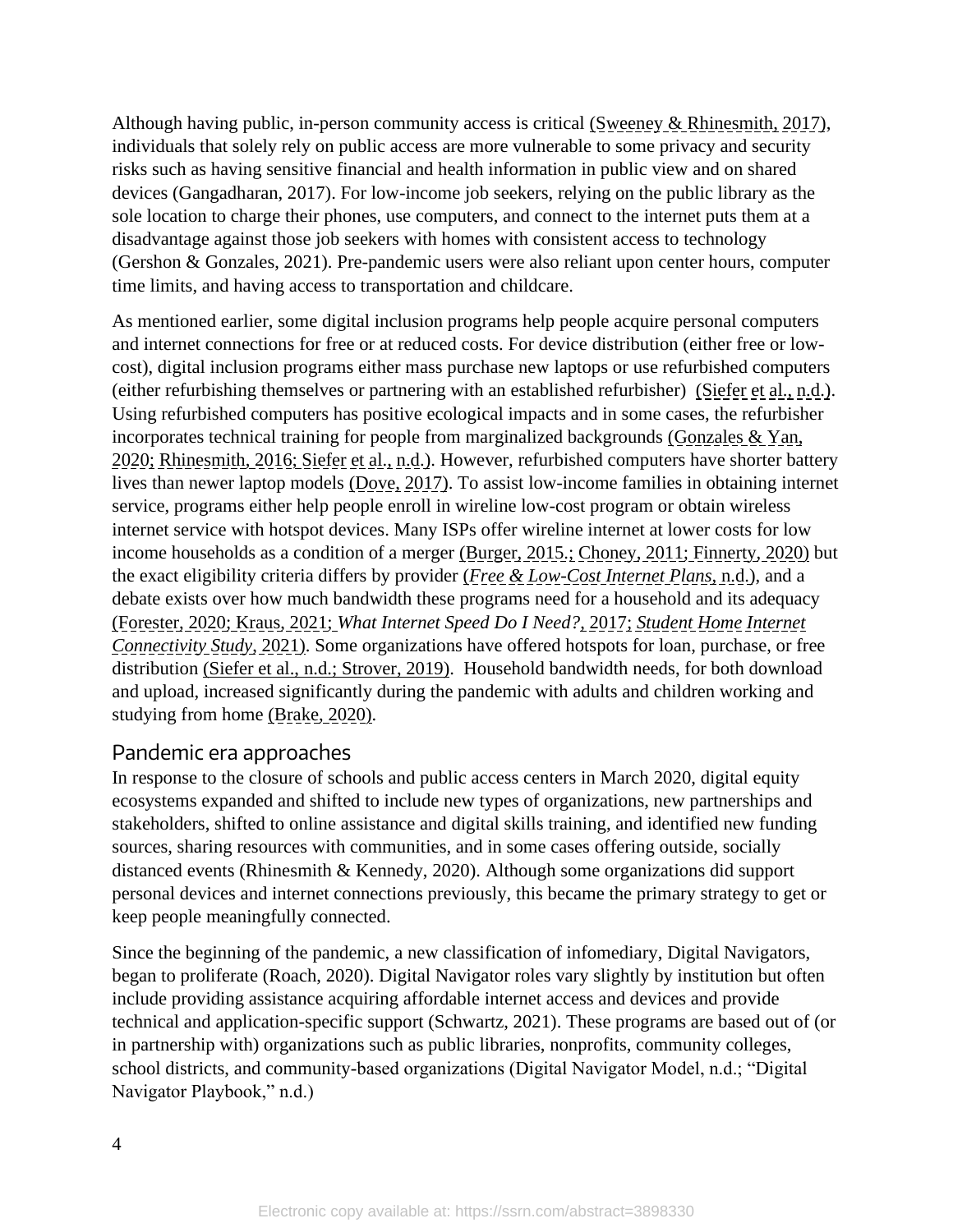Early findings from Digital Navigator and other similar efforts recommend strong, clear, consistent communications; clear, simple eligibility and enrollment requirements; and trusted sources for one-on-one assistance (Goodchild et al., 2021; Sharma et al., 2021). Findings from technology support provided to low-income Seattle Public School (SPS) households included the following recommendations:

- Families need detailed, clear care instructions to use their devices;
- Program design should not assume familiarity with district technology tools and technology-specific jargon and processes (logging on, password retrieval);
- Identify whether technology support issues are problems with devices, slow internet speeds, or being unfamiliar with specific digital skills or platforms;
- Proactively call device recipient in addition to providing a support line for families; and
- Use variety of communication methods to ensure reach to families who prefer or require a language other than English (Arai, 2020).

These Digital Navigator and other digital inclusion programs must balance the need to address individuals' immediate, pandemic-related needs with the need to invest and advocate for structural changes to reduce digital inequalities (Rhinesmith & Kennedy, 2020, p. 13). We hope that our study of the Digital Bridge program will contribute to understanding best practices from pandemic-response technology distribution efforts. At the same time, based on the literature, we know the importance of community digital inclusion supports and offer recommendations for design and policy to support people to successfully use digital technologies for their own and community needs.

# Study Design

We used a combination of quantitative and qualitative methods to understand the Digital Bridge program. Data collection was conducted by the evaluation manager at SJI and researchers at the University of Washington. SJI led the quantitative data collection from program enrollees ( $n=$ 197) which included a personal demographic survey and three Northstar Digital Literacy Assessments. Northstar Digital Literacy Assessments. Northstar Assessments are collection of 14 online digital literacy assessments that cover topics from basic computer skills, Microsoft Office Suite, social media, and information literacy (*Assessment Info | Northstar Digital Literacy*, n.d.). Northstar assessments, developed by Literacy Minnesota, are widely used in adult education and digital literacy programs to measure digital skills (*Digital Blindspot*, 2019; *Northstar Digital Literacy Assessments*, n.d.; Siefer et al., n.d.). A downside to using Northstar to measure digital literacy (common with my digital literacy assessments) is that discrete skills are measured in isolation and noy in the way that computers are used (Vanek et al., 2020, p. 5).

Quantitative data was collected July 2020 – December 2020. We analyzed these data using descriptive statistics. See the Table 1 for an overview of the quantitative methods SJI used in this study.

*Table 1: Quantitative methods*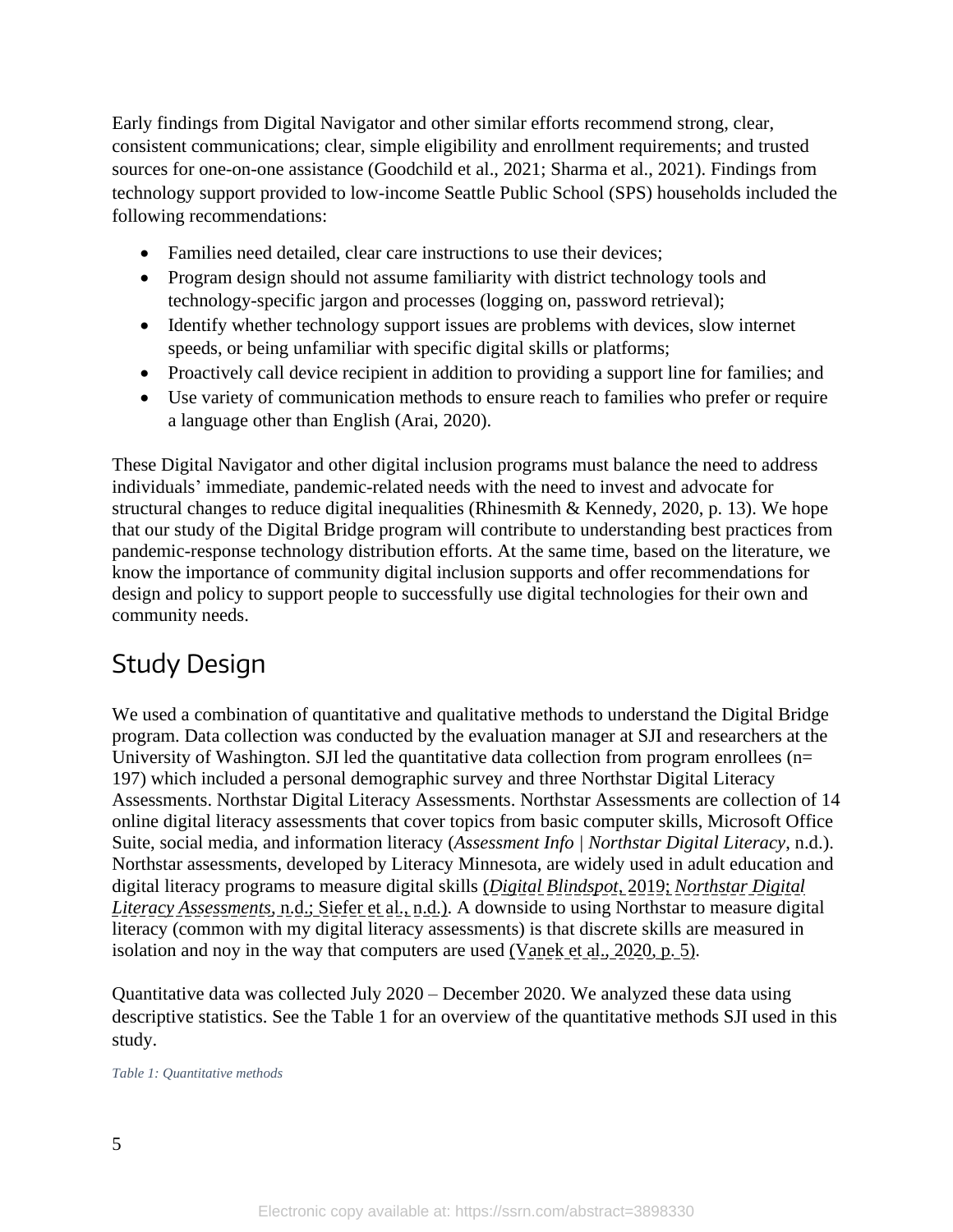| Method             | Description                                   | $N=$       | Response         |
|--------------------|-----------------------------------------------|------------|------------------|
|                    |                                               |            | rate             |
| Demographic        | Questions about personal descriptors such as  | 180        | 91.4%            |
| survey             | race, income, number in household and         |            |                  |
|                    | current technology access. Collected by SJI   |            |                  |
|                    | case managers at intake or input in online    |            |                  |
|                    | form by partner CBO at Digital Bridge         |            |                  |
|                    | enrollment.                                   |            |                  |
| Northstar          | Online assessment measuring digital literacy  | $BCS=49$ ; | $BCS = 24.9\%$ ; |
| Digital Literacy   | skills. Participants were encouraged to take  | $BIS=33$ ; | $BIS = 16.8\%$ ; |
| <b>Assessments</b> | three assessments: Basic Computer Skills      | $EB=29$    | $EB = 14.7\%$    |
|                    | (BCS), Basic Internet Skills (BIS), and Email |            |                  |
|                    | Basics (EB). Taken shortly after enrollment.  |            |                  |

UW researchers led the qualitative data collection from a subset of program participants and case managers (see Table 2). With participants, we conducted audio diaries and interviews, and for case managers, we conducted audio diaries and a focus group. Enrolling in the qualitative data collection was optional for program participants and case managers. Previous research has shown audio diaries are a method to understand people's everyday experiences even if collected over a short period of time (Palen & Salzman, 2002; Williamson et al., 2012). Diaries have the potential to provide insights into the participants' smaller daily successes and frustrations and to see if any trends emerged over time. We used Palen & Salzman's 2002 methods paper detailing how to collect digital technology-oriented audio diaries via voicemail as a guide to structure our data collection. Even though audio diary techniques have evolved since the early 2000s such as using voice-memos, we used voicemail since it did not rely on participants having knowledge of a particular app or require using a smartphone (Bartlett & Milligan, 2015, pp. 51–68). Although the qualitative sample is small, the audio diaries gave us deeper background and insight into individual experiences as compared to only an interview or focus group.

Due to COVID-related research precautions, we conducted all interactions with participants and case managers remotely using Zoom. Participant interviews were audio only and had participants call-in using a telephone number to allow for maximum flexibility. We collected data in October – November 2020.

| Method      | Description                                                       | N             |
|-------------|-------------------------------------------------------------------|---------------|
| Participant | Digital Bridge program participants were asked to leave audio     | 15            |
| audio       | diaries for seven consecutive days and afterwards to participate  | participants, |
| diaries     | in a phone interview. Participants received \$5 for each          | 78 total      |
|             | voicemail on a Visa Gift Card. The audio diary prompt asked       | voicemails.   |
|             | participants to tell us how they used technology that day         |               |
|             | (including phones, computers, and internet), if they could do the |               |
|             | things they needed to do, and what else would have helped         |               |
|             | them to accomplish their tasks.                                   |               |

*Table 2 Qualitative Data Collection*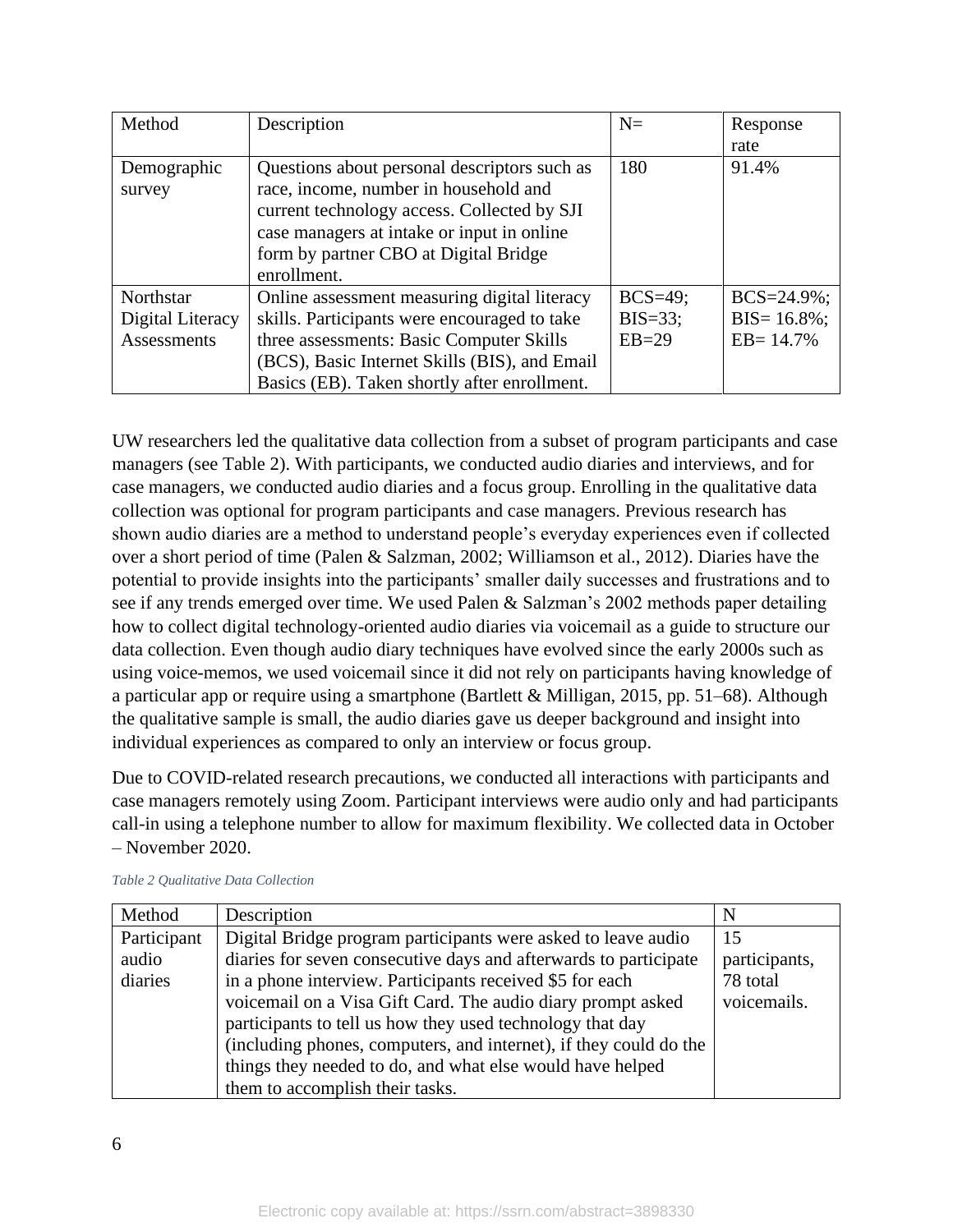| Participant | Audio diary participants were invited for an interview.       | 13              |
|-------------|---------------------------------------------------------------|-----------------|
| interviews  | Participants received an additional \$20 for completing the   |                 |
|             | interview on a Visa Gift Card, and it was sent via email or   |                 |
|             | postal mail. The interview followed-up on themes in the       |                 |
|             | voicemails, their experiences in the program, and their       |                 |
|             | employment and technology needs and goals.                    |                 |
| Case        | We asked case managers to leave voicemails for one work week  | 4 participants; |
| manager     | (five days). The audio diary prompt mirrored the participant  | 12 total        |
| audio       | prompt.                                                       | voicemails      |
| diaries     |                                                               |                 |
| Case        | The focus group was designed as a participatory design to get | 3               |
| manager     | case manager perspectives on the structure of the program and |                 |
| focus       | what possible changes could be made.                          |                 |
| group       |                                                               |                 |

For analysis, UW researchers anonymized the participants and created a universal codebook through iterative and collaborative thematic coding. Each data set was analyzed separately using the qualitative coding software Dedoose.

To recruit program participants for the audio diaries and interview, a UW researcher attended an orientation session for Digital Bridge program participants. If someone wanted to enroll in the study, they were encouraged to fill out a sign-up form but could also email or call the UW researcher team. This ensured that their participation would be confidential from SJI. The SJI evaluation manager also followed up via email and text message with participants with the link to the sign-up form. One SJI case manager also texted their clients with reminders about the option to enroll. For the case managers, a UW researcher attended an SJI case manager meeting, and the SJI evaluation manager distributed the information about the voicemail and focus group information to SJI and CBO partner case managers. Case manager participation was optional and confidential. All names used in this report are pseudonyms.

Our research team includes members of UW, SJI, and the City of Seattle Department of Information Technology and the Office of Economic Development. The City of Seattle funded the majority of the program, and Comcast also provided additional funding to support the purchase of laptops. Researchers from the University of Washington (UW) Information School received a COVID-19 economic recovery research grant from the UW Population Health Initiative to support the qualitative research. SJI and the City of Seattle are not independent evaluators but helped create Digital Bridge, and SJI implemented the project. UW researchers did not assist in program implementation but did participate in ongoing meetings and gave feedback on project design. As of the writing of this paper, SJI and the City of Seattle plan to continue the Digital Bridge project with changes partly based on the findings detailed in this paper.

Due to the interlocking implementation and data collection roles, our positions and backgrounds likely influenced some of the collected data. During qualitative data collection, UW researchers tried to make clear to study participants that they were independent researchers and that all conversations were confidential. However, some participants still incorrectly inferred that we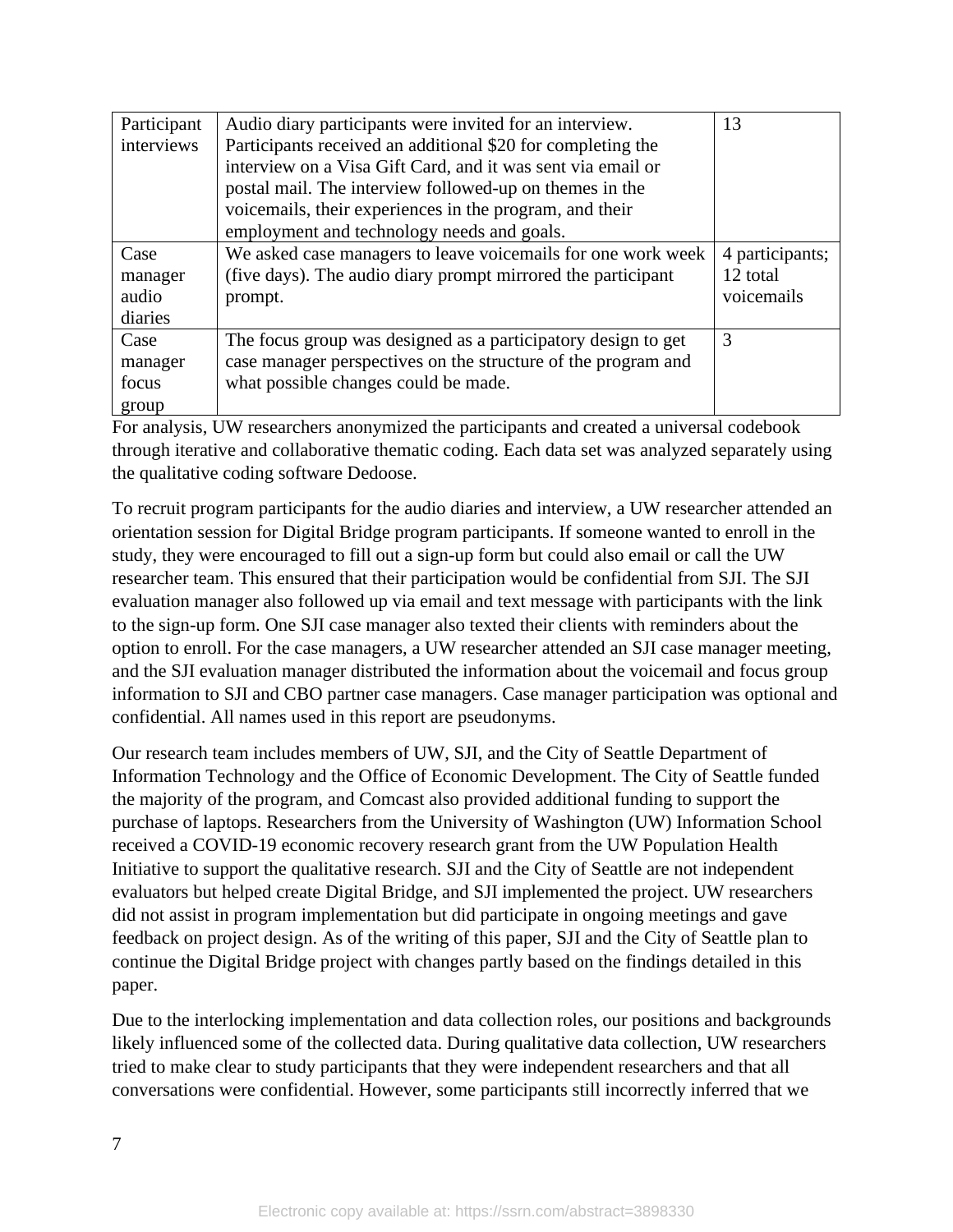helped run the program and this may have influenced what participants were willing to share with us. For the case managers qualitative data collection, the potential pool was much smaller and more likely that their identities would be inferred even though their responses and participation was confidential. All names in this paper are pseudonyms.

### Sample

A total of 197 people participated in the Digital Bridge Program. All participants received a refurbished laptop, and 174 also received a mobile hotspot. SJI worked with four CBO partners to recruit participants to Digital Bridge in addition to SJI's recruited participants'. Program eligibly requirements include participants' household income be 200% or less of the Federal Poverty Ling (FML) based on the last three months of income. The average participant was 37 years old (S.D- 12.6; Range 18 – 64), Black or African American (73%), not Hispanic/Latino (79%), female (61%), makes 50% or less of the FFML, and lives in a household with a total of 3 people. Of the 146 that responded to the question about their current housing, 51% rent a house/apartment and 34% were homeless (vehicle, street, tent/RV, transitional, emergency shelter, or couch surfing).

We had 128 participants' citizenships status recorded, and of that number, at least 54% (n=69) were refugees, asylees, or immigrants. One CBO worked almost exclusively with immigrants and refugees and SJI recruited several participants through a relationship with another CBO that serves a specific immigrant and refugee community. Although we do not have specific numbers, some participants did not speak English as their primary language and had varying levels of English language fluency.

### Technology access, skills, and comfort

Most participants had a device prior to enrolling with program: 78% had a smartphone (for 69%, this was their only device), 25% had laptop/desktop/tablet, and 7% had no device. The number of devices ranged from 0-3 with an average of 1 device per participant. Nearly half of participants (42%) stated they had no access to the internet at all upon program enrollment. Before joining the program, the most common way participants accessed the internet was through a Monthly Data Plan (21%), which was likely primarily used through a cell/smart phone device. However, 17% participants reported having home, wired internet. The average number of internet access points available (includes home internet, mobile hotspot, monthly data plan, pay-as-you-go data, and free Wi-Fi) was less than 1 per participant  $(.58, SD = .62)$  with a range of 0-2.

### Digital Skills

Participants were asked to complete three Northstar Digital Literacy Assessments: Basic Computer Skills, Internet Basics, and Using Email; assessment scores had large ranges, but most participants that took the assessments did not pass. See Table 4 for a breakdown of tests and scores. Northstar classifies a passing score as 85% (*Assessment Info | Northstar Digital Literacy*, n.d.). Case managers determined that 29 participants did not have digital skills and/or English Language ability to successfully take the online Northstar assessment and conducted a paperbased screener instead (not shown).

*Table 3: Northstar Digital Literacy Assessment Scores*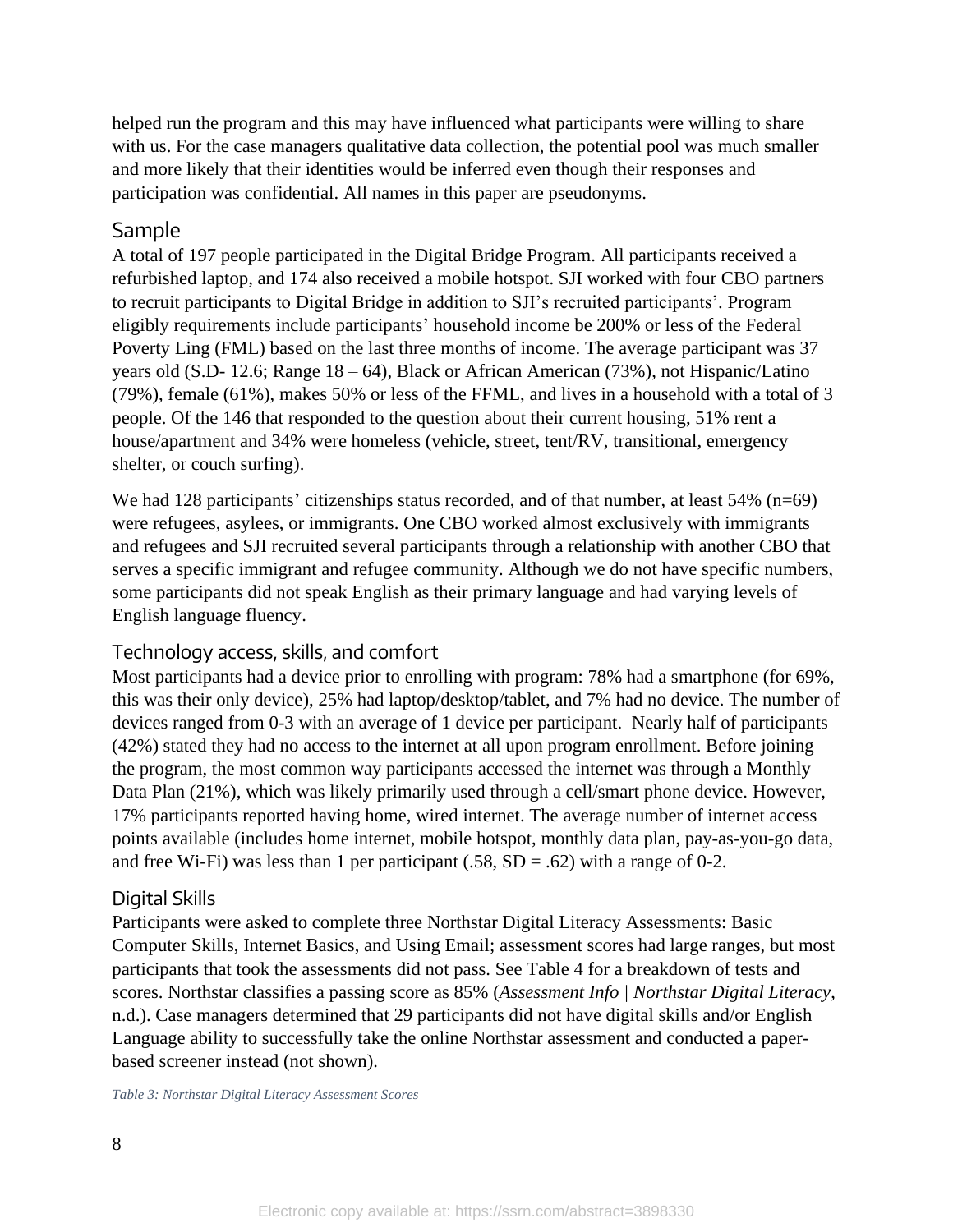|                       | Example skills covered                                          | Percent |         |           |               |
|-----------------------|-----------------------------------------------------------------|---------|---------|-----------|---------------|
|                       | (Northstar Digital Literacy                                     | passed  | Average |           |               |
| <b>Test</b>           | V2.0, n.d.                                                      |         | Score   | <b>SD</b> | Range         |
|                       | Identifying computer hardware<br>parts, drag and drop, locating |         |         |           |               |
| <b>Basic Computer</b> | camera, how to use the trash                                    |         |         |           | $48.0 -$      |
| Skills; $n = 49$      | function                                                        | 34.7%   | 78.8    | 11.0      | 98.1          |
|                       | Identify browsers, fill out an                                  |         |         |           |               |
| Internet Basics;      | online form, basic web safety,                                  |         |         |           |               |
| $n=33$                | using internet search                                           | 21.2%   | 69.4    | 16.9      | $36.8 - 95.6$ |
|                       | Log into and log out email,<br>reply to email, open and         |         |         |           |               |
|                       | download attachments, using                                     |         |         |           | $35.1 -$      |
| Using Email; $n=28$   | email etiquette                                                 | 39.3%   | 80.1    | 13.2      | 97.4          |

For a participant's Northstar score test to get registered with SJI, they had to use the link provided in an email from SJI and create an account. Based on conversations with participants, we believe that some participants took the assessments, but their scores did not get registered with SJI. English language ability may have also interfered with participants to successfully complete the assessments.

### Job training and employment

All Digital Bridge program participants received case management support for education or employment searching. Additionally, a sub-set (n=107) enrolled in formal, online training courses. The length of these differed depending upon the course. Individuals enrolled in a training course due to a combination of interest, availability, which CBO they worked with, and existing skills. 50 of these participants were enrolled in a digital skills course through a CBO partner, and the others received industry-related training such as in healthcare or manufacturing. Those not enrolled in this training program received case management assistance in the form of resume building and assistance enrolling in educational opportunities and job searching. The goal of job training and career navigation is moving individuals towards a career path with family-sustaining wages, but the initial outcomes are typically entry-level positions to prepare for more training and education.

Out of the 143 participants that SJI received data on, as of June 2021, 25 were placed in new, full-time positions and one in a new part-time position. The overall average hourly wage was \$18.39. Position titles include but not limited to career path titles like Assembly Production, Patient Sitter, Medical Assistant, and Welder and interim job titles like Food Processor, Retail Associate, and Security Officer This data does not include temporary positions that some participants had prior to enrolling in Digital Bridge.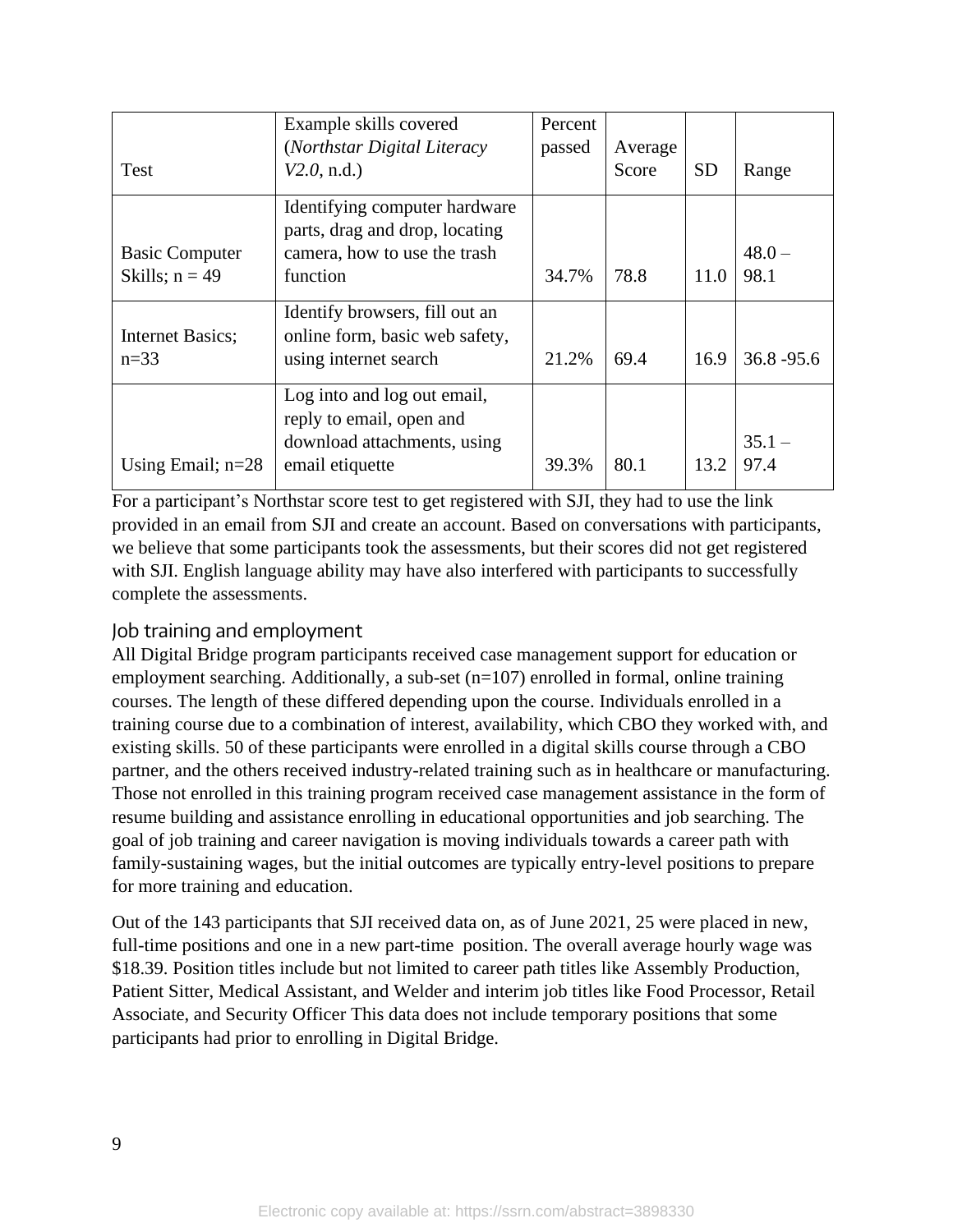# Analysis

The majority of Digital Bridge participants needed structured support to use technology to complete online training and look for employment. Case managers also needed more support; they became participants' default help desk without sufficient training. Case managers found that they needed more time allocated in their workloads to sufficiently support participants and need digital skills training to properly assist users.

### Sources of technology support

Digital Bridge participants received assistance using their technology from a variety of sources (including learning on their own), and it is sometimes hard to separate support offered by the program and personal connections. However, receiving the laptop and internet connection was an important first step. As one East African immigrant, Gabriel, described, you cannot learn if you do not have basic access to the internet and a computer:

*It was difficult for me to learn because I do not have the internet, like I'm offline. Then I now have the computer, you know. I know I can learn how like, to check something on the internet. Like, how to read, check the information for your country, Africa, something at home.- Gabriel, interview*

Gabriel had no access to the internet before receiving the technology from Digital Bridge. Even for participants that had access to the internet from their smartphone data plan, since almost everything had to be done online due to the pandemic, they had to learn new processes and skills. Sometimes participants' learning was driven by their own tasks and needs. Several participants also described having to learn how to do tasks on behalf of others such as remote K-12 schooling. When participants could not figure out how to do something on their own, they turned to their support network.

In the interviews, almost every participant described family, friends, and other community members giving them assistance using the computer and internet. Justine described a rich network of sources of assistance that she can rely upon:

> *If I need help using my computer, I can ask my children, my husband or my friends. Because my children will know. -Justine, interview*

Like Justine, interviewees typically mentioned family first as their source for help. Sometimes these were family members that live at home but sometimes participants described calling someone or traveling to someone's home for help. Children, both adult and school-aged, were also a very common source for help. For school aged children, participants often described this help as a two-way street; children would help their parents sometimes, but other times parents would help their children. Parents of adult children enjoyed getting help from their kids and liked it as an excuse to see or talk to them.

Friends and other community members were also a big support for some participants. Several interviewees were active in their faith community and would get help from other members of their congregation. The East African immigrant interviewees also described getting assistance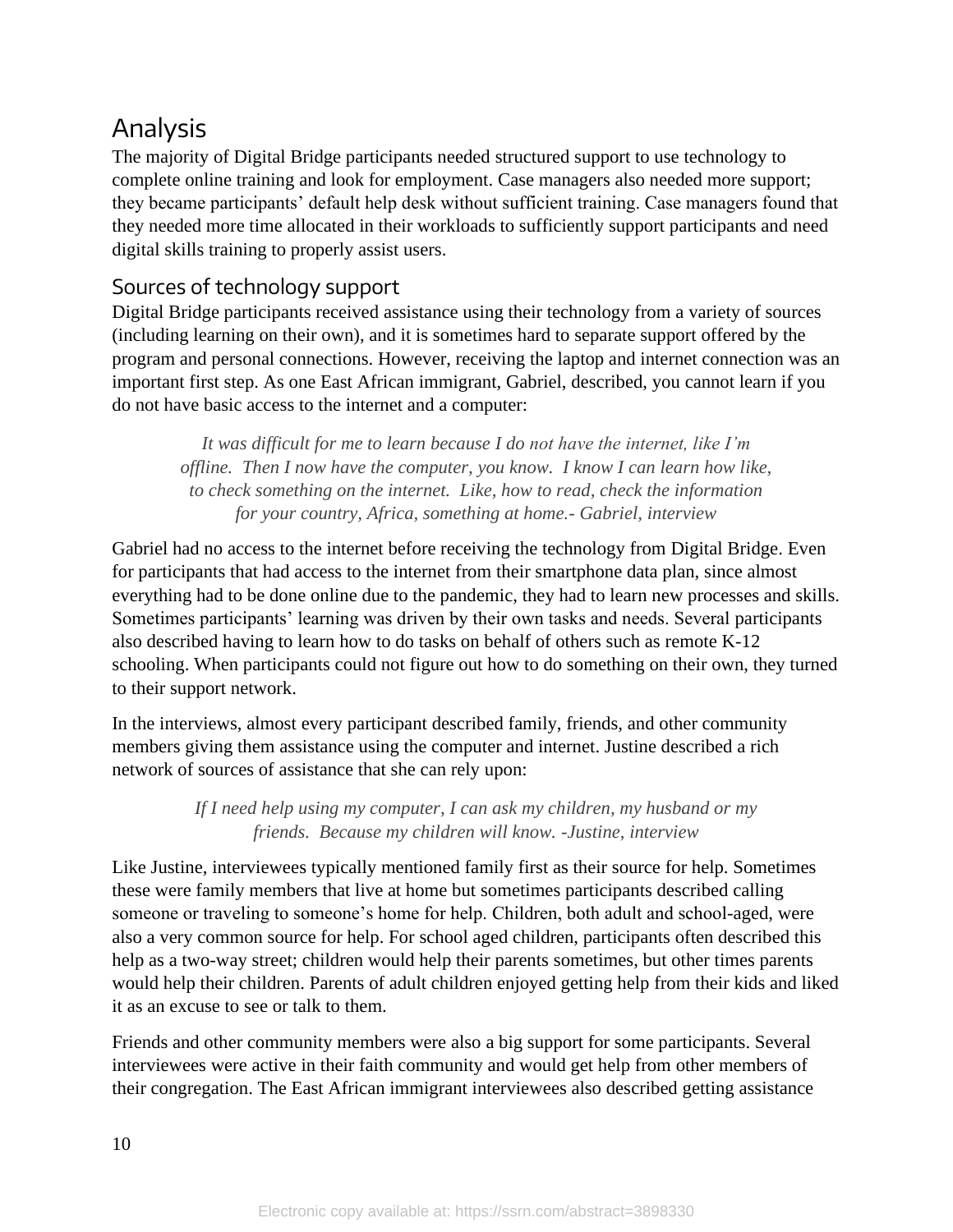from the ethnic community center. But not everyone had a robust support network. For some, the pandemic closed off their typical resources at the library or a nonprofit's computer lab. The interviewees that used these resources in the past talked about how beneficial it was to have someone physically nearby to answer questions. A few participants also described how moving or leaving a job cut off them from their previous support networks. The pandemic severed or greatly reduced many support ecosystems.

When asked during the interviews where they received help, some participants were less likely to mention case managers, but did mention it in voicemails. When prompted in the interviews, these participants did recall assistance from case managers. Since the voicemails were done daily, the case manager interaction may have happened more recently and thus participants were more likely to remember getting help. For example, participant Jasmine said in the interview that she only received technology help from her family, specifically, her son who she called her "IT Man," but in her audio diaries, she described getting help from her case manager on multiple occasions on creating her resume and redeeming a clothing voucher. It seems that since this assistance was so integrated into existing services that participants often forgot that it happened until prompted.

As a contrast, in their audio diaries and focus group, case managers described spending a significant amount of their time helping participants during job training classes, typical case manager-client interactions, or in direct phone calls and text messages. Marie, a case manager that shares a similar immigrant background as some of the Digital Bridge participants, spent a particularly large amount of her time on technology issues:

> *I have to spend like four hours and half just to help my participants set their laptop and set [up] Zoom... Everyone is coming at the same time, which is not easy for me to handle, but I try to do the best one at a time. – Marie, voicemail*

In the interviews, many immigrant participants specifically mentioned Marie as a resource of technology assistance. In the focus group, case managers discussed that for some of the immigrant and refugee participants, a lack of English language fluency compounded the lack of digital skills to make technology use particularly challenging. These participants required more one-on-one time to gain comfort using technology. Although most interviewees did recall getting help from their case managers, the amount of help received differed greatly between participants.

The amount of assistance received from case managers and other support systems stood in stark contrast from how little participants used the technical support line. The support line was underused for three primary reasons: lack of integration into programming, nature of participant technology issues, and refurbisher capacity. First, many participants simply did not know the support line existed. The number was given out in orientation materials along with a lot of other information about the program. It was just too much information all at one time for participants, many of whom were experiencing one or more crisis in addition to the pandemic and have extremely busy lives – caregiving, working, attending training, seeking and accessing services, and looking for jobs. Second, due to being new device owners with lower levels of digital literacy, participants had a hard time differentiating between technical issues with the computer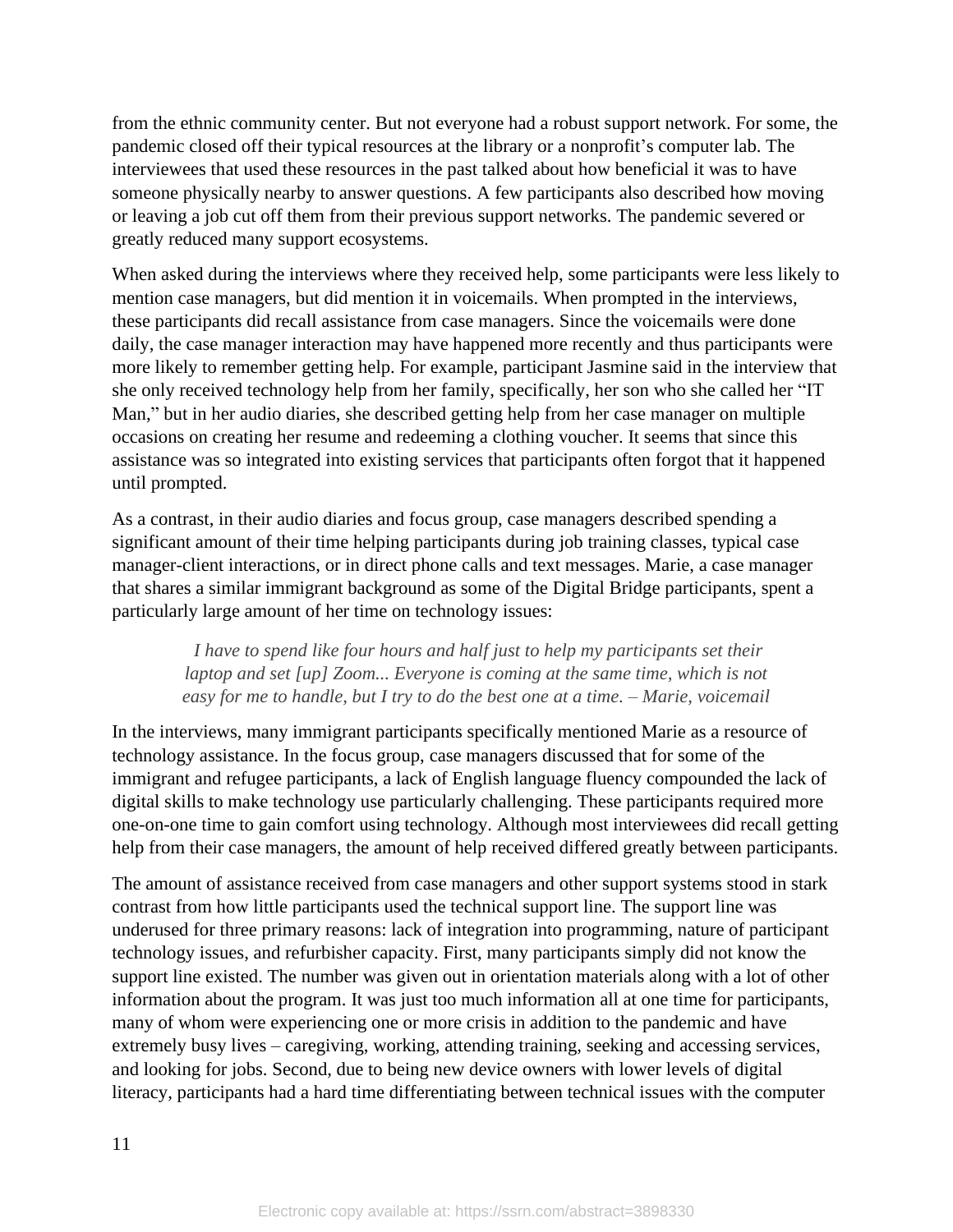or hotspot and lack of familiarity. When technical issues arose, they often needed immediate help (getting online for a training or a job interview), and case managers and family members were the easiest to access. Third, the refurbisher organization's staff suffered increased demand and additional constraints because of the pandemic. For participants that did call, some were met with long wait times.

### Need for structured technology support and digital skills building

Digital Bridge was designed so that participants were expected to reach out and get help if they needed it from the technical support line. However, participants needed more structured, active technology support and guidance. Program managers discovered that the original structure left problems unresolved and there was particular a need for greater hands-on support when users initially received and began using the equipment. Due to the pandemic, participants picked up their computers from a distribution point and then were supposed to set up their devices on their own and reach out for help, but that did not work for some program participants:

*[At first], I didn't know the password [for the Wi-Fi hotspot]. I didn't use [it] …because I didn't find the password. But after, I think, one month, one day [my case manager] called me...I said, I didn't know the password. She told me, "Just open the cover and you will see the password." Then when I opened that I saw the password. It's very easy, just know the name of your [hotspot] and the password. – Solange, interview*

Solange's problem only got resolved after a case manager reached out to confirm that Solange's laptop and hotspot were working. Even some people who did figure out how to set up their computer on their own wished that someone could have provided in-person step-by-step guidance and answered questions. As noted above, participants are busy and have very limited capacity to troubleshoot their technology problems. In the focus group, case managers emphasized that everything should be as simple as possible. Participants would have benefited from step-by-step instructions, receive walk-throughs, and review new skills multiple times. Case managers felt stretched thin by their current caseloads. Providing this additional assistance and support materials would have required more resources than available in this initial project.

Relatedly, the technology support services were highly reliant on self-learning and discovery. Though the computers came with desktop shortcuts to bookmarked resources online, most participants did not use them because they did not want to "mess it up." In addition, case managers felt like all the desktop icons cluttered the screen and made it more overwhelming for participants – especially those with lower levels of English language ability. Most of the interviewees said they wanted structured digital literacy assistance to get more comfortable with their devices:

> *It will be not easy if I learn by my own. Other than that, if a friend can teach me, or if there is any class I would love to join that, because that would be easy for me to learn. – Zahra*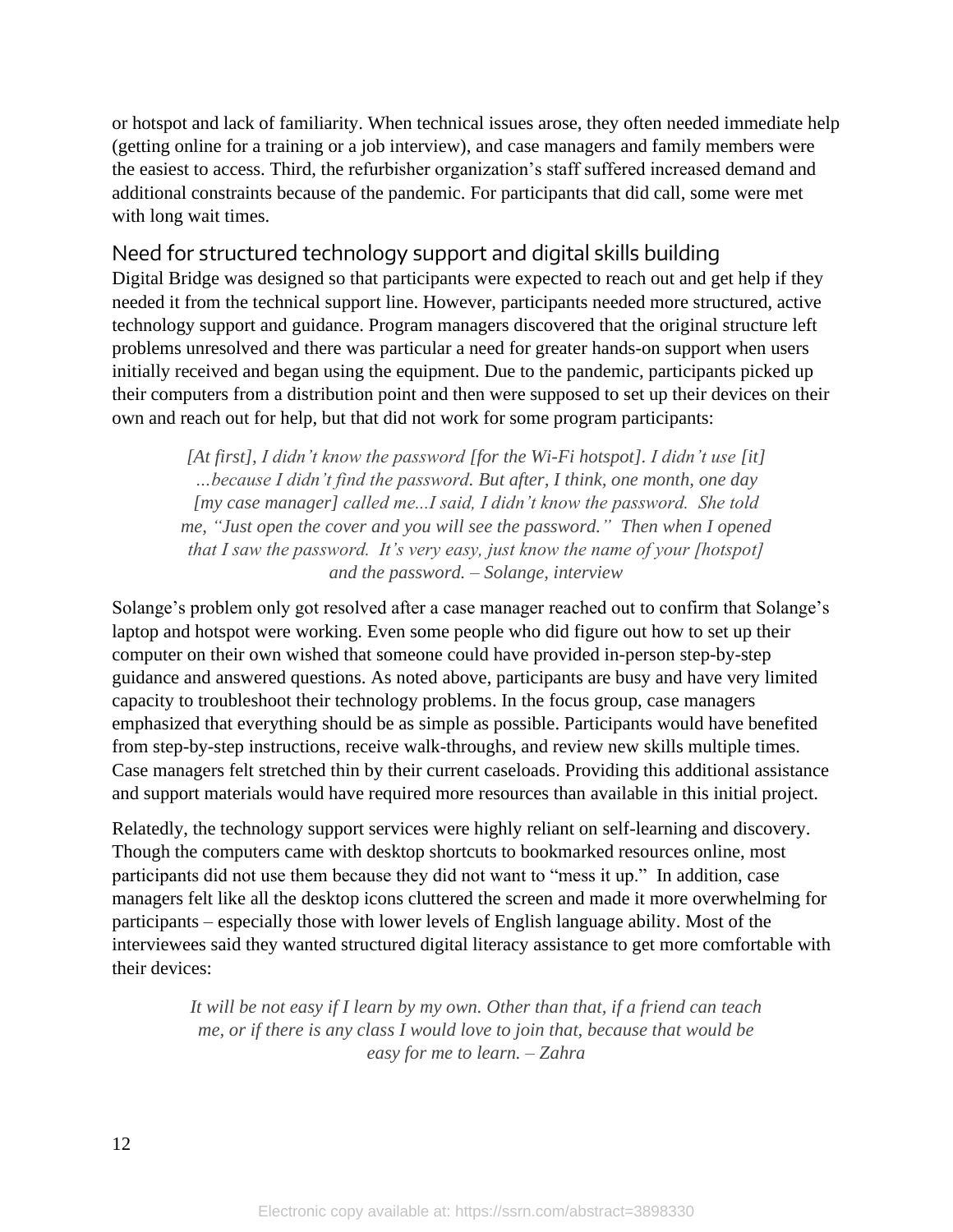In her interview, Zahra described a variety of online activities she could do on her laptop and smartphone (finding children's craft activities, looking for jobs and daycares, using telehealth services), but she at the same time, she struggled with basic computer skills such as using bookmarks or retrieving closed browser windows. In the interviews, participants talked about wanting to become "more efficient" with their laptops and phones and felt that more help or a digital class could help them achieve their goals as opposed to doing it on their own.

In addition to the participants, case managers wanted more training covering general digital skills, technology distributed to participants, and basic technical support. Case managers needed guidance on how to help participants work through common technical stumbling blocks and then when to refer them to someone else with more technical expertise. Case managers should not be expected to become IT help desks. However, technology issues often pop up during scheduled case management sessions and during online job training. Case managers needed tools to help participants troubleshoot common issues and with basic technology concepts. For example, in this interview, participant Jasmine describes a miscommunication with her case manager around taking a screenshot:

*I had got a voucher for some clothing. And so my case worker was like, "Pick your clothing on Amazon and then send it to me, your total." And so, I was like, "What?" So, I sent him something, but…what he wanted me to do is take a screenshot on the computer, and then go back in and send it. And that's where I had my biggest problem…My case manager did not understand that I did not know what he was talking about. We had a total miscommunication and I ended up getting angry with him. I ended up talking to his boss…So he walked me through on the computer. I guess he was like my technical support. – Jasmine, interview*

Jasmine's case manager could have benefited from knowing how to identify gaps in Jasmine's familiarity with digital tools and how to give basic how-to steps over the phone. In addition, basic troubleshooting support knowledge can help case managers determine more quickly if it is an easy fix they can help with or something beyond their capacity and helps them make a better handoff to more comprehensive support (e.g., tell the participant what to ask help for). More training and support for case managers can set themselves and their clients for success.

Providing technology assistance on top of the program-specific paperwork (documentation to establish and maintain federal benefit programs, required surveys, and digital skills assessments) all created a great deal of stress and additional time burdens for case managers. CBOs had to learn best way to communicate with participants who were experiencing multiple crises without in-person assistance. For example, SJI discovered that emailing was not an effective communication tool for beginning users. Participants often did not respond to email with requests to complete information. Text messages were more likely to get a response and helped bridge the communication gap created by not being able to meet face-to-face. Initial in-person sessions to receive and get oriented to equipment, even if provided in a masked and safe-distance environment, and reducing paperwork could have helped overcome some initial challenges.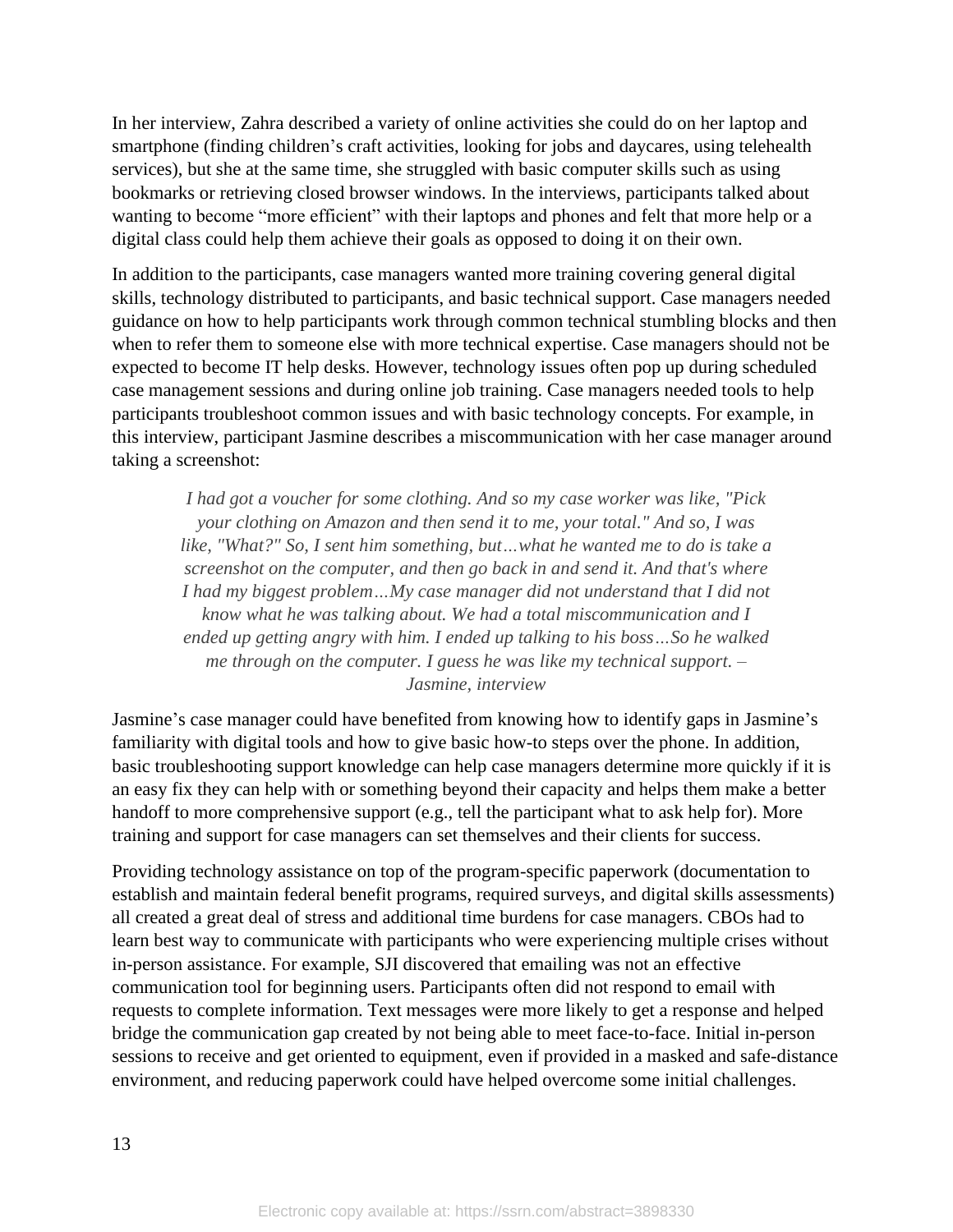### Participant technology needs

Choosing technology to distribute is complex and needs to consider individual needs and the organization's own resources. For many of SJI's participants, the refurbished laptops and hotspots met their needs. However, a subset did have recurring issues with the laptops and hotspots which interfered with their experience in Digital Bridge and prevented them from completing basic tasks.

### **Hotspots**

SJI purchased the mobile hotspots through a refurbisher but are supplied and managed by Mobile Citizen which operate on the T-Mobile network. The hotspots cost \$75 and with a monthly fee of \$10/month; maximum download speeds range from 25 Mbps (4G LTE) – 100 Mbps (LTE Plus) (*Mobile Citizen - Social Equity Through Access*, n.d.) and has broad coverage in the Seattle area. The mobility and flexibility of the hotspots was an added benefit for some participants:

> *Today I used my [hotspot] to file my unemployment. I was out of town, really, and luckily, I had my [hotspot] with me which gave me internet access and I was able to file for my unemployment. And I really can't think of nothing that could've help me more. I'm really grateful. The [hotspot], the free internet, is really... Thank you. – Jasmine, voicemail*

Like Jasmine, several participants mentioned the mobility of the hotspot helped them connect to the internet outside their home – particularly those experiencing homelessness and housing insecurity. In her interview, Jasmine described how she keeps her hotspot in a fanny pack so that her smartphone has connectivity wherever she goes. Others worried about losing their hotspots and did not take them outside their home. Several interviewees also mentioned connecting their hotspots with other devices such as their televisions. Unfortunately, several interviewees did not know they could connect other devices to their hotspot and thought it could only be used with their laptop. Reviewing all the capabilities of hotspots could be carried in future technology orientations.

Originally, the program intended to offer participants the option of having a wired cable broadband subscription, but as the program began, SJI case managers quickly discarded this option. Participants overwhelmingly preferred the hotspots, and for case managers, enrolling participants in the cable broadband internet service provider's (ISP) low-income internet offer was too complex and burdensome on top of their other job duties. Setting up the initial sponsorship agreement took time and that contributed to a focus on the hotspot option. To enroll someone in the cable broadband internet service, case managers needed to schedule a phone call with the participant and with the ISP and assist the participant through the sign-up process. SJI could not directly enroll the person because they cannot have shared personally identifiable information with a third party without a signed release of information. This was very difficult to obtain while social distancing when participants did not have internet access or familiarity with tools like AdobeSign. Logistically, it was just easier to deploy the hotspots. Case managers could easily add the hotspot to the participant's order through the refurbisher, and participants and case mangers did not have to go through an additional enrollment and installation scheduling process.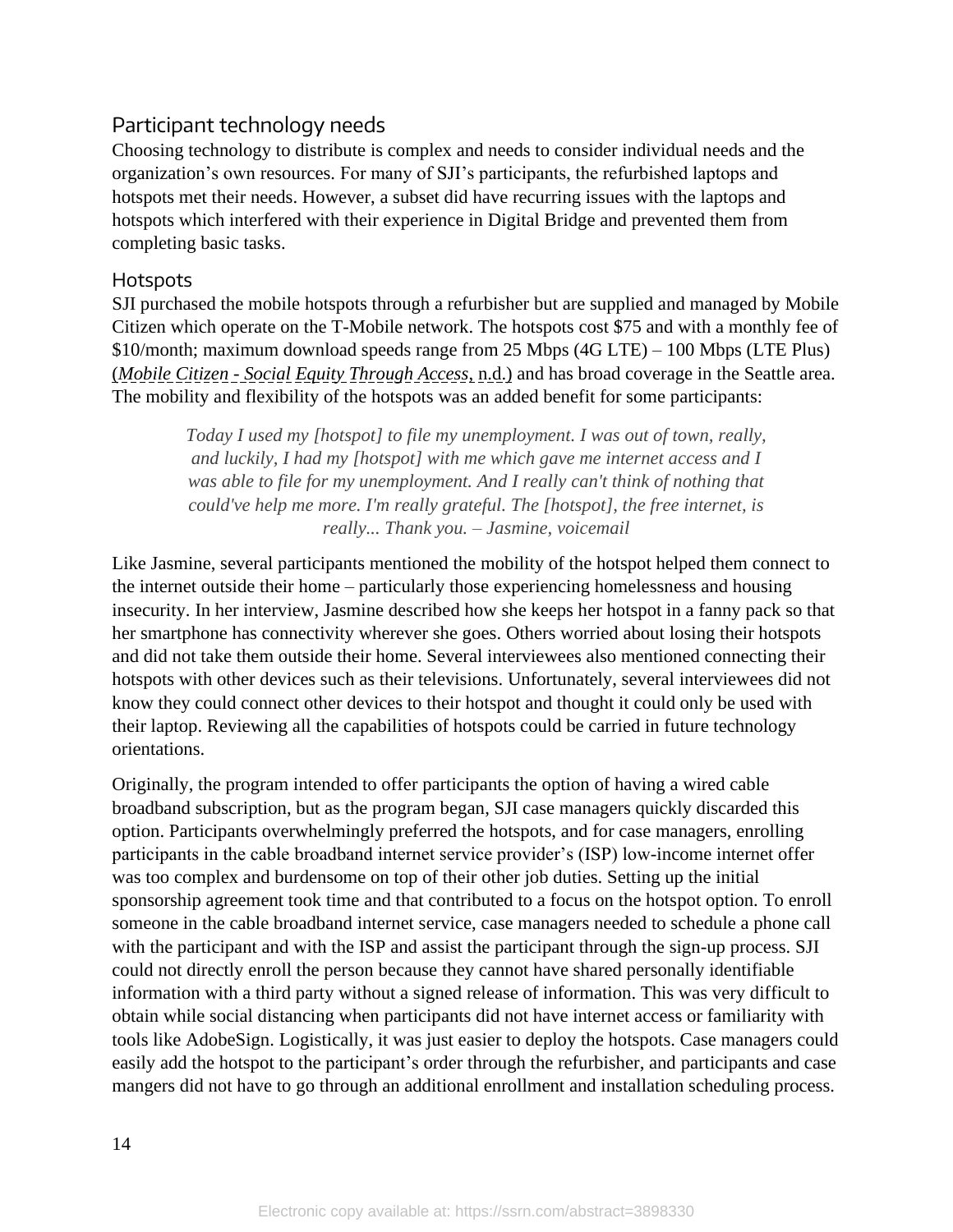Additionally, the hotspot affordances better suited many Digital Bridge participants. First of all, at the time of the program, the low-income offers from the cable broadband ISPs serving Seattle had slower maximum download speeds (25 Mbps) than compared to the hotspots (Strong, 2020). Second and more importantly, many Digital Bridge participants are insecurely housed if not technically unhoused. They move frequently and a wired internet subscription would require them to navigate the ISP's systems to disconnect and reconnect service at their new address, assuming it was in the ISP's service area, to receive the full 12 months of service. Each additional task – identifying ISP providers, using customer support, and moving internet services – creates additional burdens for someone surviving housing insecurity.

However, hotspots did not work for all participants. Some participants did not have a good connection at their home and did not have download and upload speeds sufficient to reliably connect to Zoom. This caused major disruptions to their ability to participate in online training. As a result, case managers and instructors spent time during and after class trying to troubleshoot connections and catching helping participants on material they missed. It was unclear why some participants did not get clear signals on their devices; they could live in geographic dead zones or buildings where the building's architecture interferes with the signal (*Student Home Internet Connectivity Study*, 2021). Participants that struggled with their hotspots would use their phone's data plan or go to someone else's home for connectivity.

### Refurbished laptops

For many of the participants, the refurbished laptops worked well, but two main recurring problems emerged: battery life and device fit. Due to living situations, battery life was important; participants might not always have access to electricity or an outlet. Overall, refurbished computers have shorter battery lives than newer laptop models (Dove, 2017), but a subset of laptops received by SJI had very short battery life  $(30 \text{ minutes} - 1 \text{ hour})$ . SJI then had to coordinate with the participant to return the laptop to the refurbisher. Although the laptops came with a 12-month warranty, the battery's warranty lasted only 30 days. Trying to coordinate these returns with participants in such a short time frame put another stressor on SJI case managers and staff. These returns also interfered with participants' job training and prevented them from completing other tasks. And while many participants sought help from their case managers when they encountered these problems, some just gave up on using the device, which case managers found out by happenstance.

Finding the correct device fit, the complexity of the computer operating system and software to the participants' need and capabilities, proved more challenging than expected. All participants received PCs installed with Windows 10 and Microsoft Office Suite. Case managers felt like participants, especially those with lower English language ability were overwhelmed with all the software and menus that PCs have. They felt that these participants and others with less familiarity with laptops would benefit more from more simple devices without so much software such as Chromebooks. When helping clients, it was often difficult for case managers to pull apart what issues were related to an individual's technical know-how and what was an issue with the technology itself. This came up in the interviews as well. For example, one participant described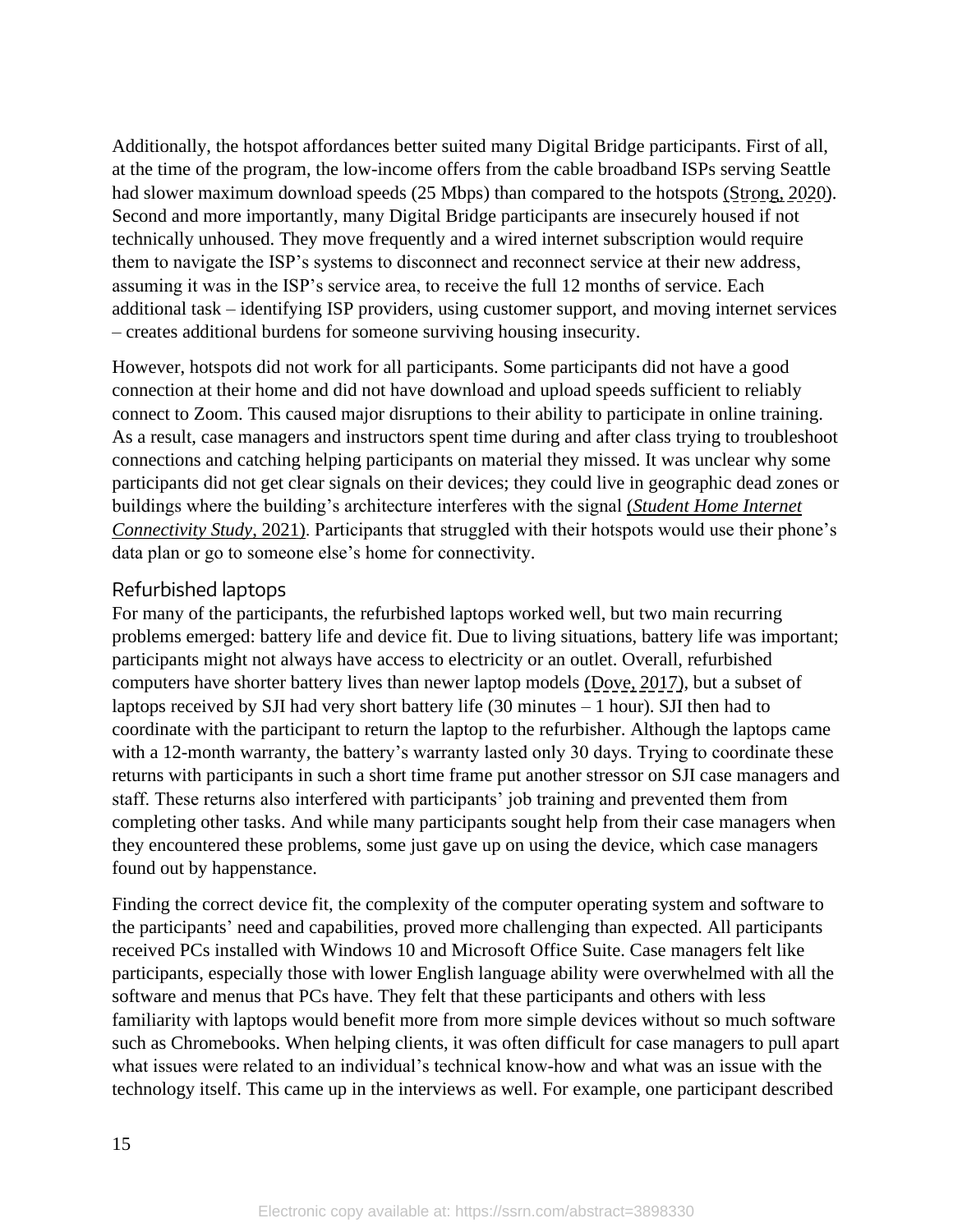recurring issues of the screen "getting very large;" she believed it was a problem with the computer itself, but she could have been accidently enlarging it with the trackpad. The pandemic again made these challenges even more difficult without in-person access to technology help.

# Conclusion

Technology distribution and skill building will need to work within broader social and economic assistance programs to unlock living wage careers. Success in enabling access to and use of digital tools for un- and under-employed workers requires a set of system supports and program integration with the employment assistance services. Digital Bridge targeted job seekers to provide essential digital tools, but did not expect through this program that these job seekers would get a job solely due to having technology. Although access to digital technologies is needed to look for jobs, it does not equal employment. Even with training and case manager support, only 26 participants had found employment as of June 30, 2021. For example, many participants had young children at home; without safe, sufficient in-person schooling and childcare, caregivers cannot return to the workforce. Based our experiences, we lay out our learnings around program design and the policy needed to support programs like Digital Bridge.

### **Design**

Participants emphasized the positive impacts that receiving technology had on their lives which allowed them greater access to online training, job search activities, and other critical tasks. This did not happen from device and internet connection alone but because of each participant's "ecology of support" (Gangadharan & Byrum, 2012). SJI's experience corroborates <sup>w</sup>ith previous literature: participants depend upon digital technology ecosystems to receive technology help from people and organizations that they trust – even after receiving personal technology.

Digital Bridge participants used their own personal and community resources (e.g., religious and ethnic communities) to support their initial technology use but also wanted more structured support from SJI. In response to early learnings from the program, SJI created a new role to manage Digital Bridge logistics and proactively help with technology issues. This program manager tracks technology inventory, reaches out after someone receives their technology to ensure participants have a working laptop and internet connection, answer initial questions, act as the main point of contact for technology troubleshooting with the participant, and act as a liaison with the refurbisher. The program manager develops a relationship with each participant early in the program to help build comfort and trust when other technology issues arise.

Even with a specialized role leading technology assistance, case managers still will field technology questions and need to troubleshoot with participants on an ad hoc basis. Many of the technology problems came up during online training or a case management session. Larger, reoccurring issues can be referred to someone else, but often troubleshooting needs to happen immediately, so a participant's need can be met. SJI wants to offer training for digital skills and basic technology troubleshooting for case managers at SJI and partner CBOs. The training would help case managers complete their own daily tasks, support participants' technical issues, and develop a familiarity with participants' technology.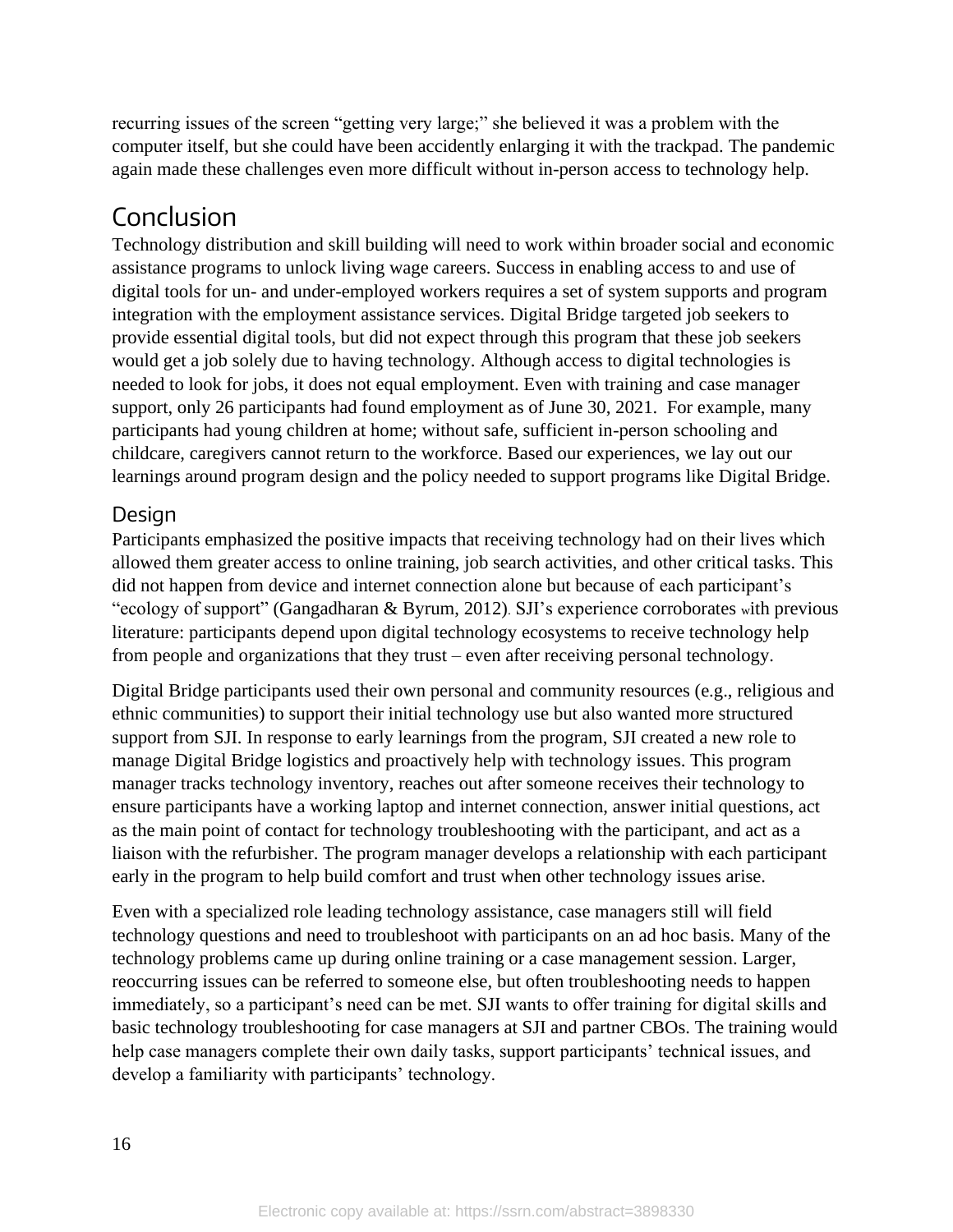The technology that participants receive also need to be tailored for individual needs. More recently, SJI started distributing mostly Chromebooks to participants instead of refurbished laptops. SJI found the simplicity, battery life, and warranty on the new computers much easier to manage and a better fit for participant needs. However, participants that enroll in IT related job training need a PC, and in those cases, SJI gives a PC. As for internet service, hotspots appear to fit many participants needs – especially due to the high levels of housing insecurity. However, SJI wants to have more flexibility in providing alternative internet access if participants get poor connectivity at home. However, this flexibility increases the administrative and organizational complexity and burden.

### Policy

Federal funding for digital inclusion programs has increased since the start of the pandemic, and policy and funding from the public and private sector will shape access to resources necessary for Digital Bridge and similar programs to be implemented. Unfortunately, some of the federal workforce funding that SJI typically uses to support client needs only supports laptop lending programs – not ownership programs like Digital Bridge (Shahin, 2020, pp. 4–5). A lending program would take even more organizational resources to manage and maintain devices and would leave program participants without critical digital technologies (again) upon exit from the program. Increasing the organizational capacity to successfully provide support costs more than the technology and usually has less available funding. To continue the program, SJI needs funding for inventory management, digital skills training for staff, basic technology support training for staff, and instructor-led digital skills training for participants.

Funding should also allow the purchase of technologies that best fit people's needs. Although participants preferred hotspots due to the flexibility and mobility, some could not use the hotspots due to dead zones at their home. However, low-cost wireline programs and enrollment need to be simplified and provide affordable and sufficient bandwidth for a family's needs. Lowbarrier sign-up for low-income broadband programs would increase the uptake for participants and assist case managers and others assisting participants in reaching more job-seekers.

Lastly, for policy and funding to build off best practices, more digital inclusion research funding is also needed to better understand successes and challenges of digital inclusion and Digital Navigator programs. Longer-term investigations could better reveal organization and participant needs and solutions. Examples include longitudinal studies of recipients of devices and internet connectivity, investigation of community-wide support networks (include public libraries, CBOs, and community organizations), lowest barrier options for internet delivery, program delivery costs, successful support frameworks for English language learners, and more focus on digital skills development. The Digital Bridge project demonstrates the impact that starting technology supports can have and how critical it is to resource and provide a wholistic system of support for job-seekers' technology access, digital skills development and support needs. Insufficient investment risks increasing digital inequity and barriers to economic opportunity.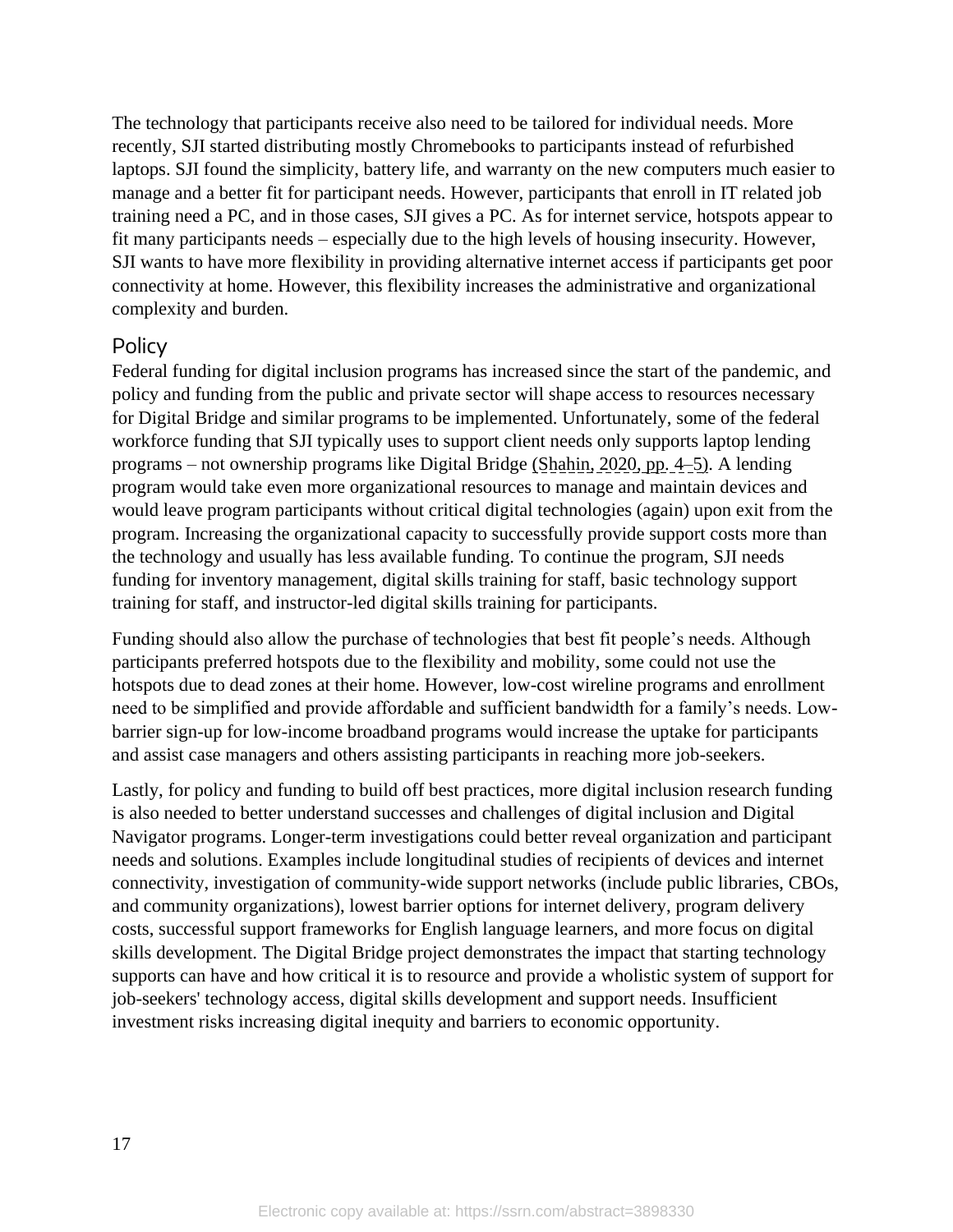### References

- Arai, L. (2020). *Navigating the Digital Divide: A Public-Private Partnership Between Seattle's Tech Industry and Public Schools*. sea.citi. https://www.seaciti.org/our-work/navigatingthe-digital-divide/
- *Assessment Info | Northstar Digital Literacy*. (n.d.). Retrieved July 19, 2021, from https://www.digitalliteracyassessment.org/assessment-info
- Bartlett, R., & Milligan, C. (2015). *What is Diary Method?* Bloomsbury Academic. https://doi.org/10.5040/9781472572578
- Becker, S., Crandall, M. D., Fisher, K. E., Kinney, B., Landry, C., & Rocha, A. (2010). *Opportunity for All: How the American Public Benefits from Internet Access at U.S. Libraries*. Institute of Museum and Library Services. http://www.imls.gov/publications/opportunity-all-how-american-public-benefits-internetaccess-us-libraries
- Bergson-Shilcock, A. (2020). *The New Landscape of Digital Literacy* (p. 27). National Skills Coalition. https://www.nationalskillscoalition.org/wp-content/uploads/2020/12/05-20- 2020-NSC-New-Landscape-of-Digital-Literacy.pdf
- Brake, D. (2020). *Lessons From the Pandemic: Broadband Policy After COVID-19*. Information Technology and Innovation Foundation. https://itif.org/publications/2020/07/13/lessonspandemic-broadband-policy-after-covid-19
- Braxton, K. (2020, July 20). City of Seattle and Comcast Invest \$100,000 to Address Digital Equity. *Bottom Line Blog: Office of Economic Development*. https://web.archive.org/web/20210410104951/https://bottomline.seattle.gov/2020/07/20/c ity-of-seattle-and-comcast-invest-100000-to-address-digital-equity/
- Burger, A. (2015, December 21). Charter Plans \$14.99 Low-Income Broadband Post Merger— Telecompetitor. *Telecompetitor*. https://www.telecompetitor.com/charter-plans-14-99 low-income-broadband-post-merger/
- Carson, K., Kaz, D., Davis, R., & Houghton, M. (2020). *COVID- Recession & Recovery*. https://www.seattlejobsinitiative.com/wp-content/uploads/COVID-Recession-and-Recovery-Brief.pdf
- Choney, S. (2011, September 21). *Comcast rolls out low-income Internet service*. NBC News. http://www.nbcnews.com/news/world/comcast-rolls-out-low-income-internet-serviceflna120715
- City of Seattle. (2018). *2018 Technology Access and Adoption Study*. City of Seattle. https://www.seattle.gov/Documents/Departments/SeattleIT/DigitalEngagement/TechAcc ess/City%20of%20Seattle%20IT%20Summary\_Final.pdf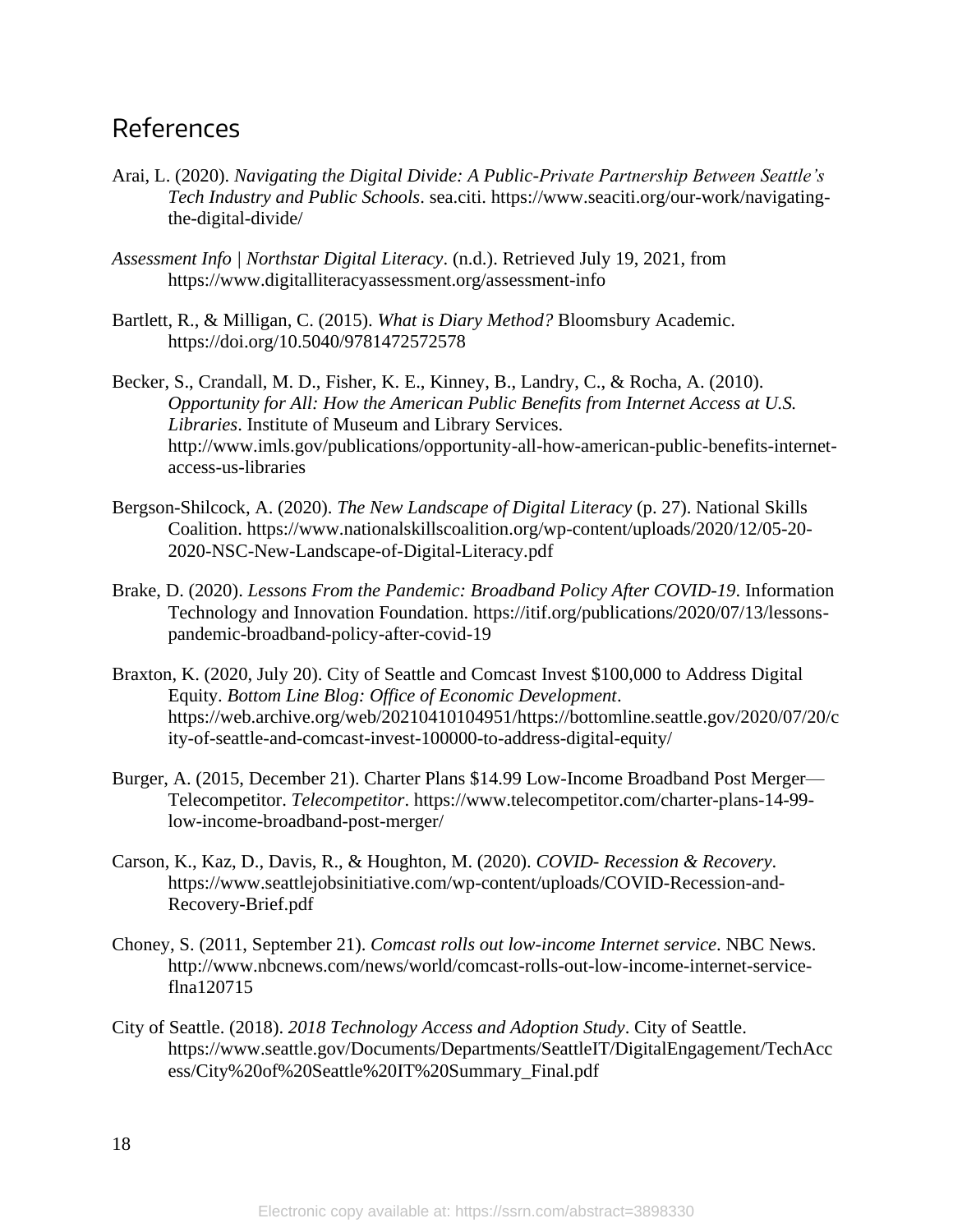- Crandall, M. D., & Fisher, K. E. (Eds.). (2009). *Digital Inclusion: Measuring the Impact of Information and Community Technology* (Vol. 66). ASIST Monograph Series.
- Dailey, D., Bryne, A., Powell, A., Karaganis, J., & Chung, J. (2010). *Broadband Adoption in Low-Income Communities* (Version 1.1). SSRC. https://webarchive.ssrc.org/pdfs/Broadband\_Adoption\_v1.1.pdf
- Davis, S. (2021, February 22). *How Can We Meet The Need For Outreach Of Subsidized Broadband Service?* National Digital Inclusion Alliance. https://www.digitalinclusion.org/blog/2021/02/22/how-can-we-meet-the-need-foroutreach-of-subsidized-broadband-service/
- *Digital Blindspot*. (2019, October 21). Markle | Advancing America's Future. https://www.markle.org/digitalblindspot
- *Digital Navigator Model*. (n.d.). National Digital Inclusion Alliance. Retrieved July 29, 2021, from https://www.digitalinclusion.org/digital-navigator-model/
- Digital Navigator Playbook. (n.d.). *Digital US*. Retrieved June 25, 2021, from https://digitalus.org/digital-navigator-playbook/
- Dove, J. (2017, March 17). *Should You Buy a Refurbished Laptop?* LaptopMag. https://www.laptopmag.com/articles/refurbished-laptop-tips
- Eubanks, V. E. (2007). Trapped in the Digital Divide: The Distributive Paradigm in Community Informatics. *The Journal of Community Informatics*, *3*(2), Article 2. https://doi.org/10.15353/joci.v3i2.2373
- Finnerty, H. (2020, January 31). Consumer alert: AT&T phasing out low-income internet program. *Citizens Utility Board*. https://www.citizensutilityboard.org/blog/2020/01/31/consumer-alert-att-phasing-outlow-income-internet-program/
- Forester, B. (2020, October 20). *How Our Biggest ISPs Are Failing Students During COVID-19*. Techdirt. https://www.techdirt.com/articles/20201020/09163945539/how-our-biggestisps-are-failing-students-during-covid-19.shtml
- *Free & Low-Cost Internet Plans*. (n.d.). National Digital Inclusion Alliance. Retrieved July 29, 2021, from https://www.digitalinclusion.org/free-low-cost-internet-plans/
- Gangadharan, S. P. (2017). The downside of digital inclusion: Expectations and experiences of privacy and surveillance among marginal Internet users. *New Media & Society*, *19*(4), 597–615. https://doi.org/10.1177/1461444815614053
- Gangadharan, S. P., & Byrum, G. (2012). Broadband Adoption | Introduction: Defining and Measuring Meaningful Broadband Adoption. *International Journal of Communication*, *6*(0), 8.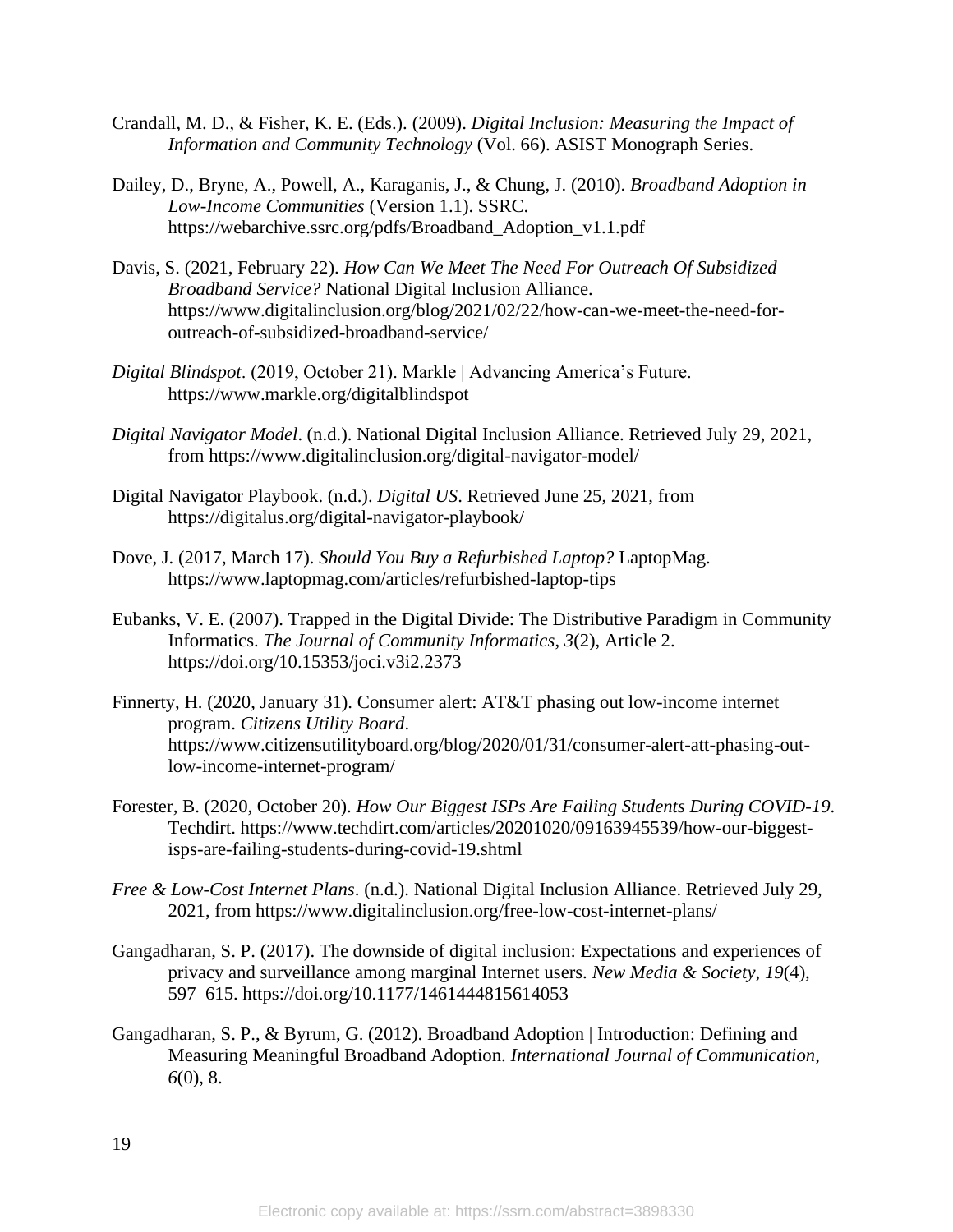- Gershon, I., & Gonzales, A. (2021). You got a hole in your belly and a phone in your hand: How US government phone subsidies shape the search for employment. *New Media & Society*, *23*(4), 853–871. https://doi.org/10.1177/1461444820954184
- Gomez, R., & Gould, E. (2012). Perceptions of Trust: Safety, Credibility, and "Cool." In *Libraries, Telecentres, Cybercafes and Public Access to ICT: International Comparisons* (pp. 32–42). IGI Global. https://doi.org/10.4018/978-1-60960-771-5.ch004
- Gonzales, A. (2016). The contemporary US digital divide: From initial access to technology maintenance. *Information, Communication & Society*, *19*(2), 234–248. https://doi.org/10.1080/1369118X.2015.1050438
- Gonzales, A. L., & Yan, H. Y. (2020). Non-Profit Reuse as a Solution to Reducing Digital Divides and Technology Maintenance Inequalities. In *Organizing Inclusion: Moving Diversity from Demographics to Communication Processes*. Routledge.
- Goodchild, C., Hill, H., Kalmus, M., Lee, J., & Webb, D. (2021). *Boosting Broadband Adoption and Remote K–12 Education in Low-Income Households*. Boston Consulting Group. https://www.bcg.com/publications/2021/accelerating-broadband-adoption-for-remoteeducation-low-income-households
- Horrigan, J. B., & Schement, J. (2021, June 24). Competition won't solve the digital divide— Communities will. *TheHill*. https://thehill.com/opinion/technology/560101-competitionwont-solve-the-digital-divide-communities-will
- Kraus, R. (2021, March 16). *What Comcast's low-income Internet Essentials program really gets you*. Mashable. https://mashable.com/article/low-income-internet-comcast
- *Mobile Citizen—Social Equity Through Access*. (n.d.). Mobile Citizen. Retrieved July 21, 2021, from https://mobilecitizen.org/
- *Northstar Digital Literacy Assessments*. (n.d.). LINCS | Adult Education and Literacy | U.S. Department of Education. Retrieved August 2, 2021, from https://lincs.ed.gov/professional-development/resource-collections/profile-1089
- *Northstar Digital Literacy V2.0*. (n.d.). Retrieved July 19, 2021, from https://assets.digitalliteracyassessment.org/static/main\_website/docs/NDL-standardscurrent.183aef99d762.pdf
- Palen, L., & Salzman, M. (2002). Voice-mail diary studies for naturalistic data capture under mobile conditions. *Proceedings of the 2002 ACM Conference on Computer Supported Cooperative Work*, 87–95. https://doi.org/10.1145/587078.587092
- Parker, K., Minkin, R., & Bennett, J. (2020, September 24). Economic Fallout From COVID-19 Continues To Hit Lower-Income Americans the Hardest. *Pew Research Center's Social & Demographic Trends Project*. http://www.pewresearch.org/socialtrends/2020/09/24/economic-fallout-from-covid-19-continues-to-hit-lower-incomeamericans-the-hardest/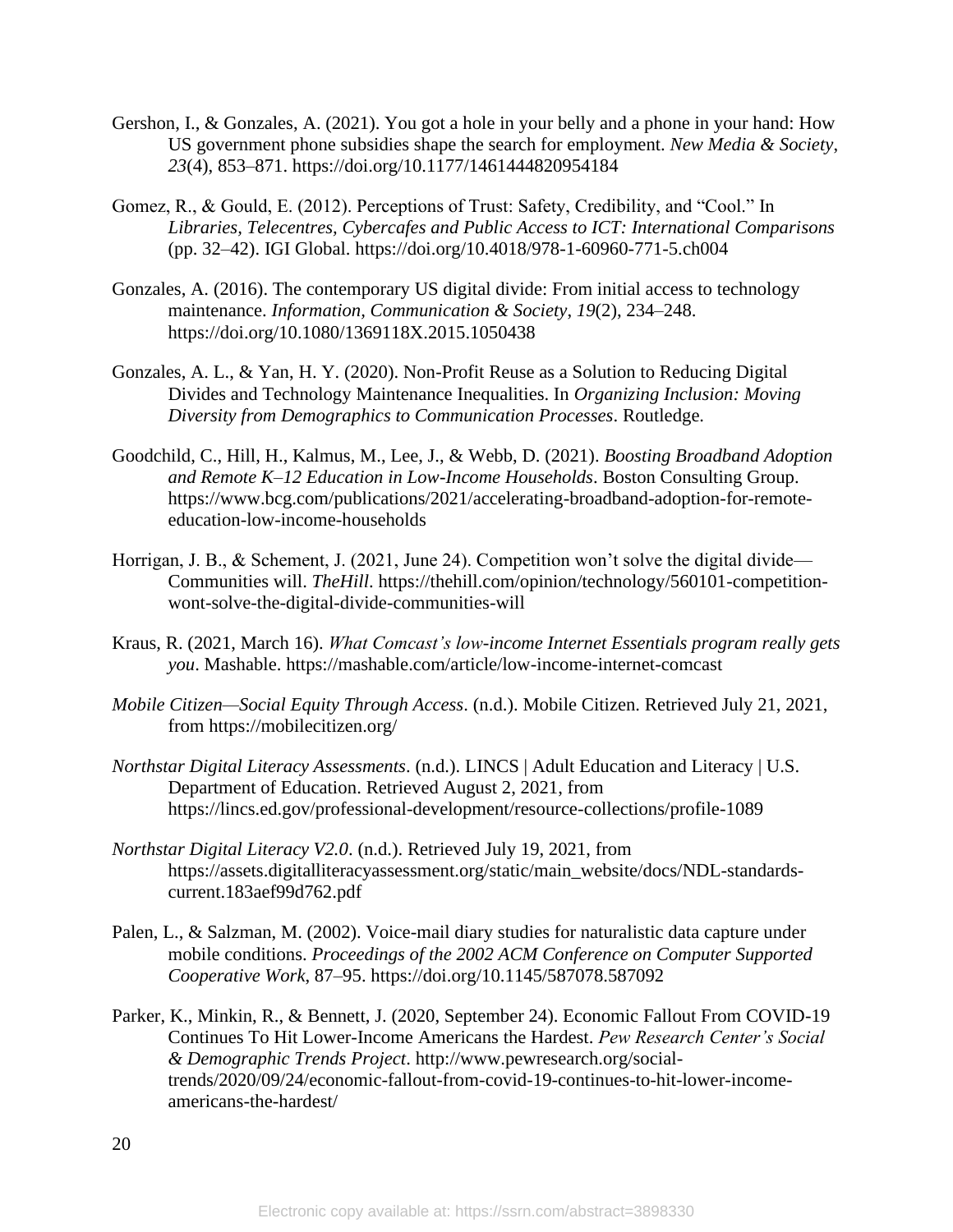- Ramírez, R., Parthasarathy, B., & Gordon, A. (2013). *Infomediaries: Brokers of Public Access: Final Report* (Global Impact Study Research Report Series, p. 77). Technology and Social Change Group at the University of Washington Information School. https://digital.lib.washington.edu/researchworks/bitstream/item/25410/GIS\_Infomediarie s\_final\_report.pdf?sequence=1
- Reisdorf, B. C., & Rhinesmith, C. (2018). An Asset-Based Approach to Digital Inclusion Research in the United States. In M. Ragnedda & B. Mutsvairo (Eds.), *Digital inclusion: An international comparative analysis*. Lexington Books.
- Reisdorf, B., & Rhinesmith, C. (2020). Digital Inclusion as a Core Component of Social Inclusion. *Social Inclusion*, *8*(2), 132–137. https://doi.org/10.17645/si.v8i2.3184
- Rhinesmith, C. (2012). Broadband Adoption| Free Library Hot Spots: Supporting Broadband Adoption in Philadelphia's Low-Income Communities. *International Journal of Communication*, *6*(0), 26.
- Rhinesmith, C. (2016). *Digital Inclusion and Meaningful Broadband Adoption Initiatives* (p. 53). Benton Foundation. https://www.benton.org/sites/default/files/broadbandinclusion.pdf
- Rhinesmith, C., & Kennedy, S. (2020). *Growing Healthy Digital Ecosystems During COVID-19 and Beyond*. Benton Institute for Broadband & Society. https://www.benton.org/digitalequity-ecosystems-report
- Roach, S. (2020, April 21). *NDIA Announces Digital Navigator Concept*. National Digital Inclusion Alliance. https://www.digitalinclusion.org/blog/2020/04/20/ndia-announcesdigital-navigator-concept/
- Schwartz, C. (2021, July 23). *NDIA Adds to Digital Inclusion Definitions!* National Digital Inclusion Alliance. https://www.digitalinclusion.org/blog/2021/07/23/ndia-adds-todigital-inclusion-definitions/
- Shahin, J. (2020, April 13). *Supplemental Nutrition Assistance Program – Questions and Answers, COVID-19, Set #4*. https://fns-prod.azureedge.net/sites/default/files/resourcefiles/SNAP-COVID-QA4.pdf
- Sharma, P., Gonzalez, C., Cabrera Holguin, N., & Nuchprayoon, P. (2021, May 28). *Digital Navigators: Trust Drives Impact*. EdTech Center @ World Education. https://edtech.worlded.org/digital-navigators-trust-drives-impact/
- Siefer, A., Callahan, B., & Balboa, P. (n.d.-a). Chapter 4: Digital Literacy Training. In *The Digital Inclusion Startup Manual*. National Digital Inclusion Alliance. Retrieved August 2, 2021, from https://startup.digitalinclusion.org/ch4.html
- Siefer, A., Callahan, B., & Balboa, P. (n.d.-b). *Chapter 6, The Digital Inclusion Startup Manual*. National Digital Inclusion Alliance. Retrieved July 17, 2021, from https://startup.digitalinclusion.org/ch6.html